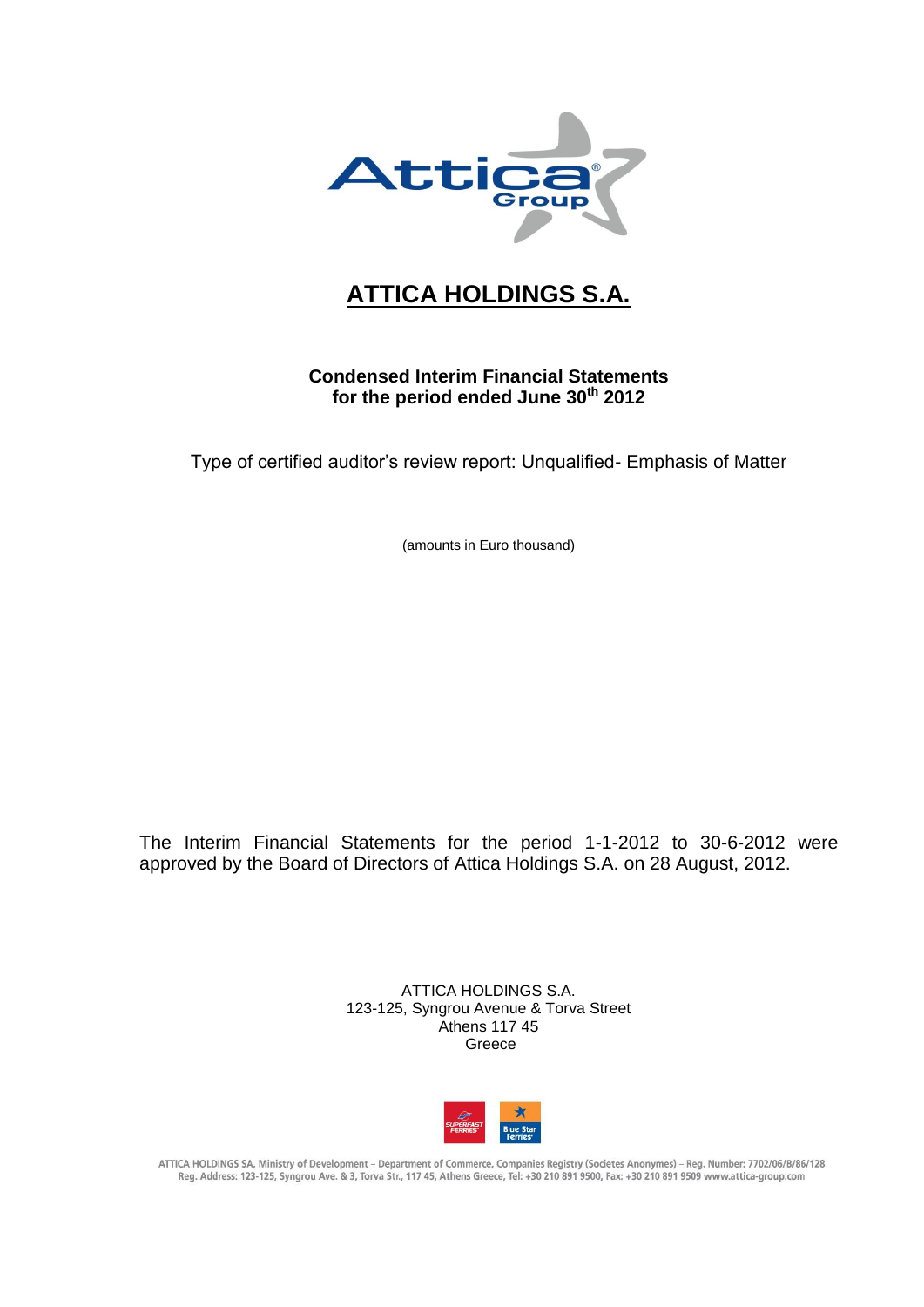

## **Half Year Financial Report (January 1st 2011 to June 30th 2012)**

The present Half Year Financial Report is compiled according to article 5 of Law 3556/2007 and the decisions of the Hellenic Capital Market Commission an includes:

- Statement of the Board of Directors' Members,
- Certified auditor's review report,
- Half Year Report of the Board of Directors,
- Condensed Interim Financial Statements for the period ended June 30, 2012,
- Figures and Information for the period from January 1 to June 30, 2012.

The present Half Year Financial Report for the six-month period ended June 30, 2012 is the one approved by the Board of Directors of Attica Holdings S.A. on 28 August, 2012 and is available in the internet on the web address [www.attica-group.com.](http://www.attica-group.com/)

The concise financial data and information published in the Press, deriving from the financial statements, aim at providing readers with general information on the Company's financial situation and results but do not offer a complete picture of its financial position, the Company and Group financial performance and cash flows, according to the International Financial Reporting Standards.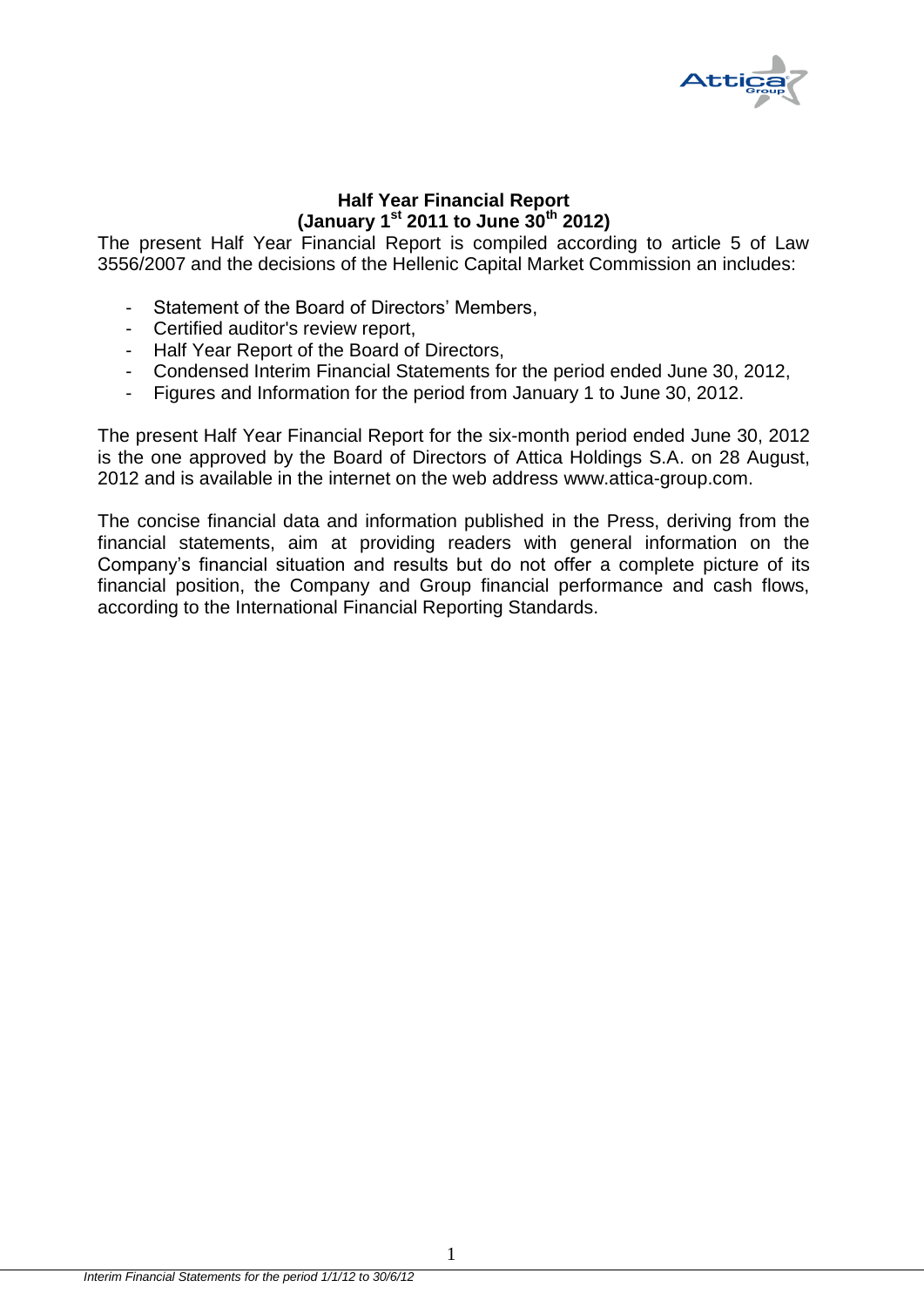

|      | Statement of Changes in Equity of the Group (period 1-1 to 30-06-2012)  12          |  |
|------|-------------------------------------------------------------------------------------|--|
|      | Statement of Changes in Equity of the Company (period 1-1 to 30-06-2012) 13         |  |
|      | Statement of Changes in Equity of the Group (period 1-1 to 30-06-2011)  14          |  |
|      | Statement of Changes in Equity of the Company (period 1-1 to 30-06-2011) 15         |  |
|      |                                                                                     |  |
|      |                                                                                     |  |
| 1.   |                                                                                     |  |
| 2.   |                                                                                     |  |
| 2.1. | Accounting Policy in accordance with the presentation of ANEK S.A. - SUPERFAST      |  |
|      | ENDEKA HELLAS INC & CO Joint Venture in the financial statements of the Group. 17   |  |
| 2.2. | New Standards, Interpretations, Revisions and Amendments to existing Standards that |  |
|      |                                                                                     |  |
| 2.3. | New Standards, Interpretations and amendments to existing Standards which have not  |  |
|      |                                                                                     |  |
| 3.   |                                                                                     |  |
| 3.1. |                                                                                     |  |
|      |                                                                                     |  |
|      |                                                                                     |  |
|      |                                                                                     |  |
| 4.   |                                                                                     |  |
| 4.2. |                                                                                     |  |
| 5.   |                                                                                     |  |
| 5.1. | Intercompany transactions between ATTICA HOLDINGS S.A. and other companies of       |  |
|      |                                                                                     |  |
|      | 5.1.1. Intercompany transactions between ATTICA HOLDINGS S.A. and the companies     |  |
|      |                                                                                     |  |
| 5.2. |                                                                                     |  |
| 5.3. |                                                                                     |  |
| რ. . | General information for the Financial Statements (period 1-1 to 30-06-2012)  26     |  |
| 6.1. |                                                                                     |  |
| 6.2. |                                                                                     |  |
| 6.3. |                                                                                     |  |
| 6.4. |                                                                                     |  |
| 6.5. |                                                                                     |  |
| 6.6. |                                                                                     |  |
| 6.7. |                                                                                     |  |
| 6.8. |                                                                                     |  |
| 6.9. |                                                                                     |  |
|      |                                                                                     |  |
|      |                                                                                     |  |
|      |                                                                                     |  |
|      |                                                                                     |  |
| 7.   |                                                                                     |  |
| 7.1. |                                                                                     |  |
| 7.2. |                                                                                     |  |
|      |                                                                                     |  |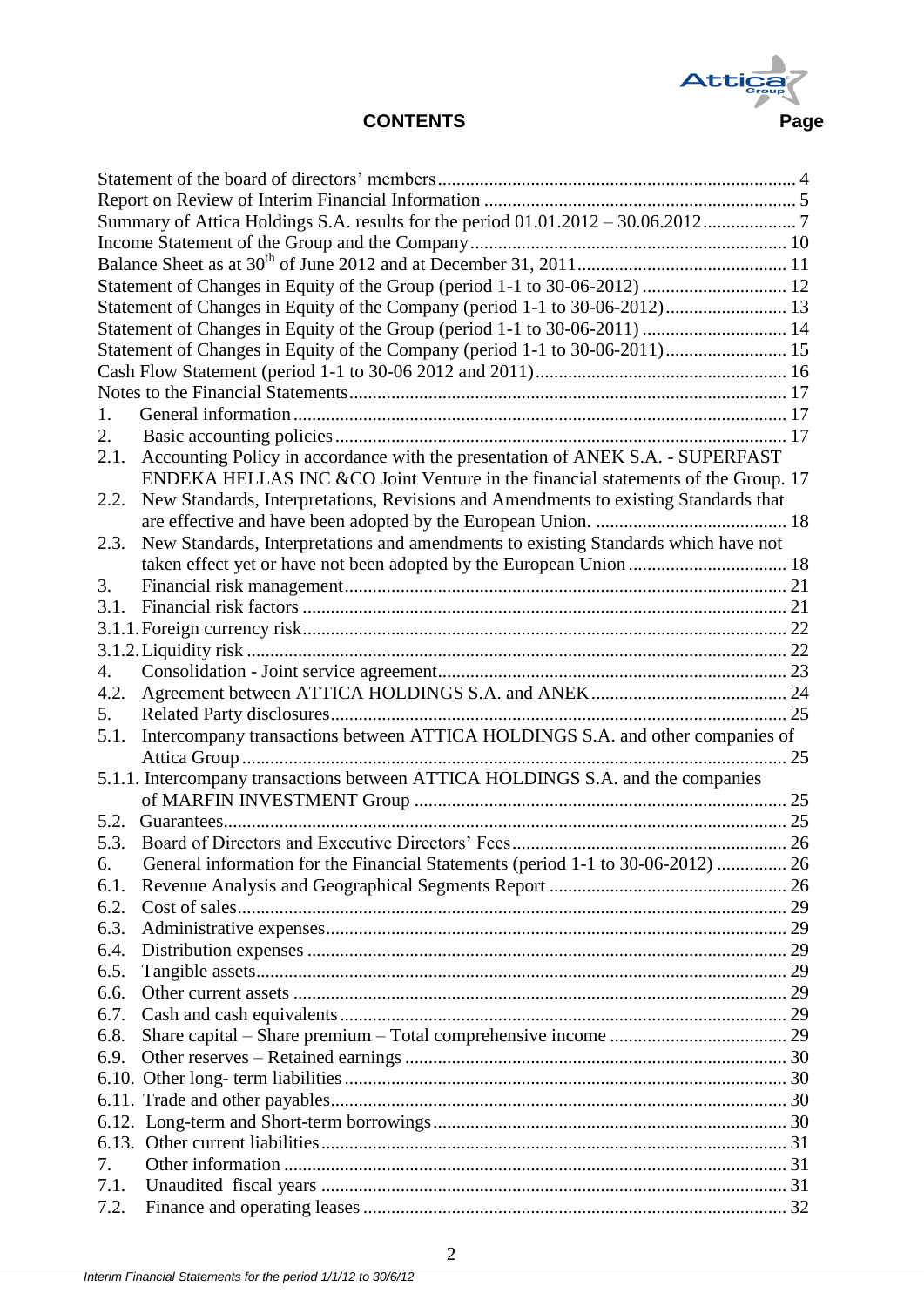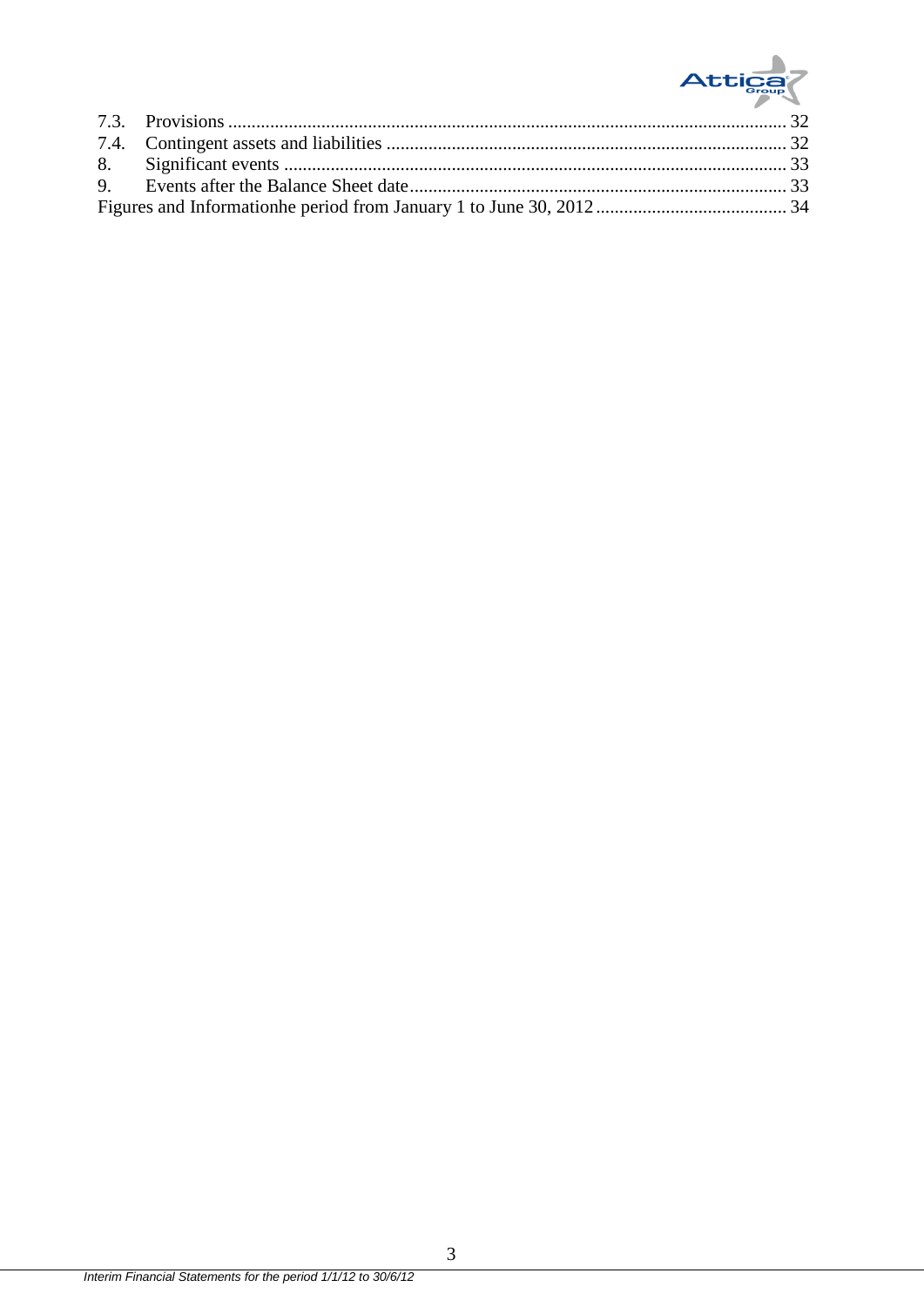

## Statement of the board of directors' members

## **(In accordance with article 5 par. 2 of Law 3556/2007)**

<span id="page-4-0"></span>The members of the Board of Directors of ATTICA HOLDINGS S.A.:

- Petros M. Vettas, Chairman,
- Spiros Ch. Paschalis, Managing Director and
- Michael G. Sakellis, Director,

under our capacity as mentioned above, and specifically as appointed by the Board of Directors of ATTICA HOLDINGS S.A., we declare and we assert that to the best of our knowledge:

a) the enclosed financial statements of ATTICA HOLDINGS S.A. (hereafter referred to as the company) for the period of 1.1.2012 to 30.6.2012, which were prepared in accordance with the current accounting standards, give a true picture of the assets and liabilities, the shareholder's equity and the profit and loss account of the Company, as well as of the companies included in the consolidation as a whole, in accordance with the provisions laid down in paragraphs 3 to 5, article 5, of Law No. 3556/2007,

b) the enclosed semiannual report prepared by the Board of Directors includes a true presentation of the required information of ATTICA HOLDINGS S.A. as well as of the companies included in Group consolidation and considered aggregately as a whole, in accordance with paragraph 6 of article 5 of Law No. 3556/2007.

Athens, 28 August, 2012

Confirmed by

**Petros M. Vettas Spiros Ch. Paschalis Michael G. Sakellis Chairman of the B.O.D. Managing Director Member of the B.O.D.**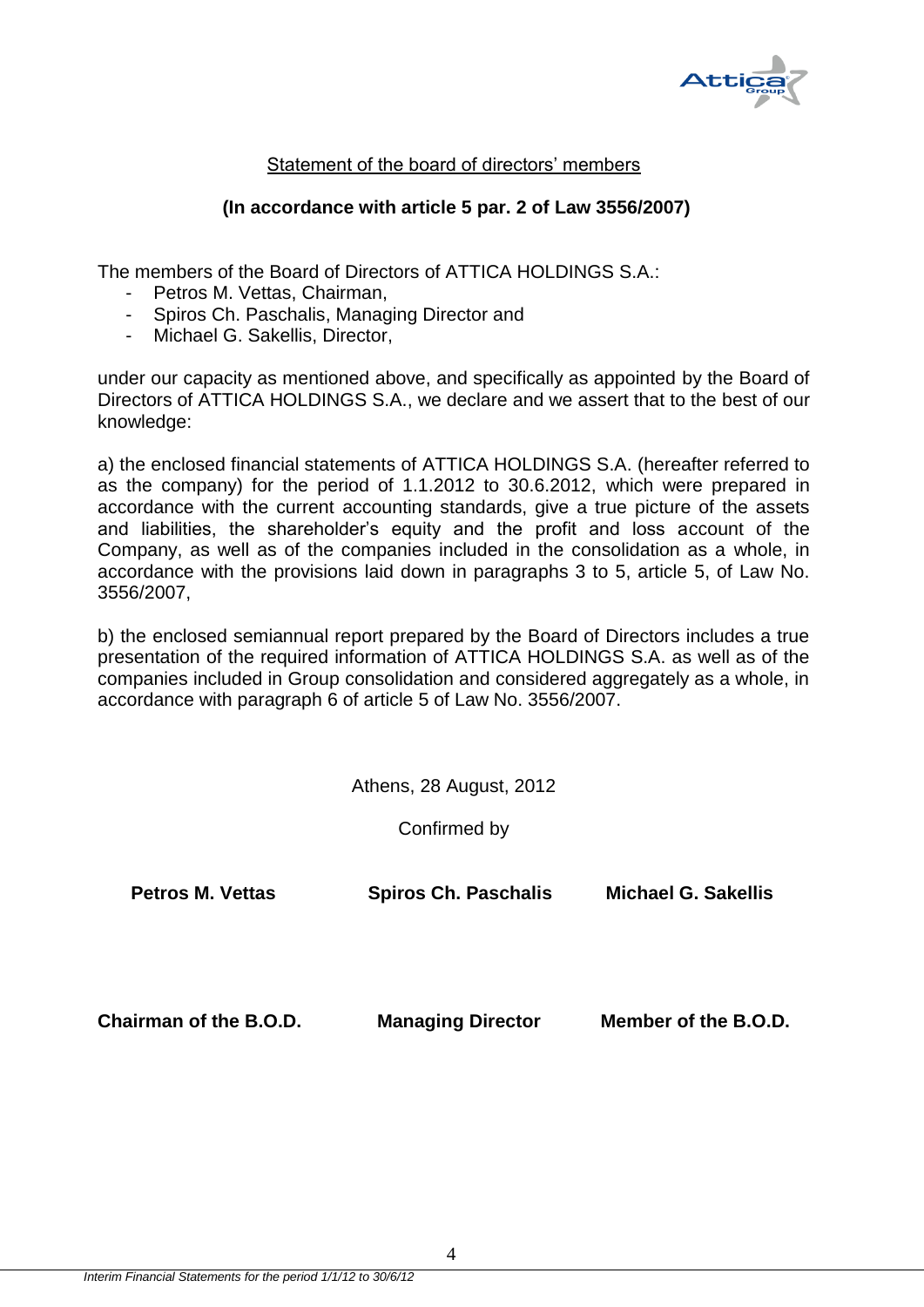

<span id="page-5-0"></span>Report on Review of Interim Financial Information

To the Shareholders of **«ATTICA HOLDINGS S.A.»**

## **Introduction**

We have reviewed the accompanying separate and consolidated condensed statement of financial position of ATTICA HOLDING S.A. and its subsidiaries as of 30 June 2012 and the related separate and consolidated condensed income statement and statement of comprehensive income, changes in equity and cash flows for the sixmonth period then ended, and the selected explanatory notes that comprise the interim financial information, which form an integral part of the six-month financial report of article 5 of Law 3556/2007. Management is responsible for the preparation and fair presentation of this interim condensed financial information in accordance with the International Financial Reporting Standards as adopted by the European Union and apply for interim financial reporting (International Accounting Standard "IAS 34"). Our responsibility is to express a conclusion on these interim condensed financial statements based on our review.

## **Scope of Review**

We conducted our review in accordance with International Standard on Review Engagements 2410, "Review of Interim Financial Information Performed by the Independent Auditor of the Entity". A review of interim financial information consists of making inquiries, primarily of persons responsible for financial and accounting matters, and applying analytical and other review procedures. A review is substantially less in scope than an audit conducted in accordance with International Auditing Standards and consequently does not enable us to obtain assurance that we would become aware of all significant matters that might be identified in an audit. Accordingly, we do not express an audit opinion

### **Emphasis of Matter**

We would like to draw your attention to explanatory note 3.1.2, which makes reference to the fact that due to not complying with the specified terms of existing bank liabilities totaling € 268 million and contractual termination of short-term borrowings amounting to  $\epsilon$  40 million, the Group is in negotiations process with the credit institutions for the purposes of redefining the terms of the aforementioned loan liabilities. Also, explanatory note 3.1.2 makes reference to the fact that total current liabilities of the Group exceed its total current assets by an amount of  $\epsilon$  332 million, which may contingently indicate the existence of uncertainty in respect of the Group going concern, which is dependent on existing loans restructuring. As stated in explanatory note 3.1.2 Group's management has planned appropriate actions in order to enhance Group's financial position and going concern assumption. Our Opinion paragraph does not express any qualification regarding this issue.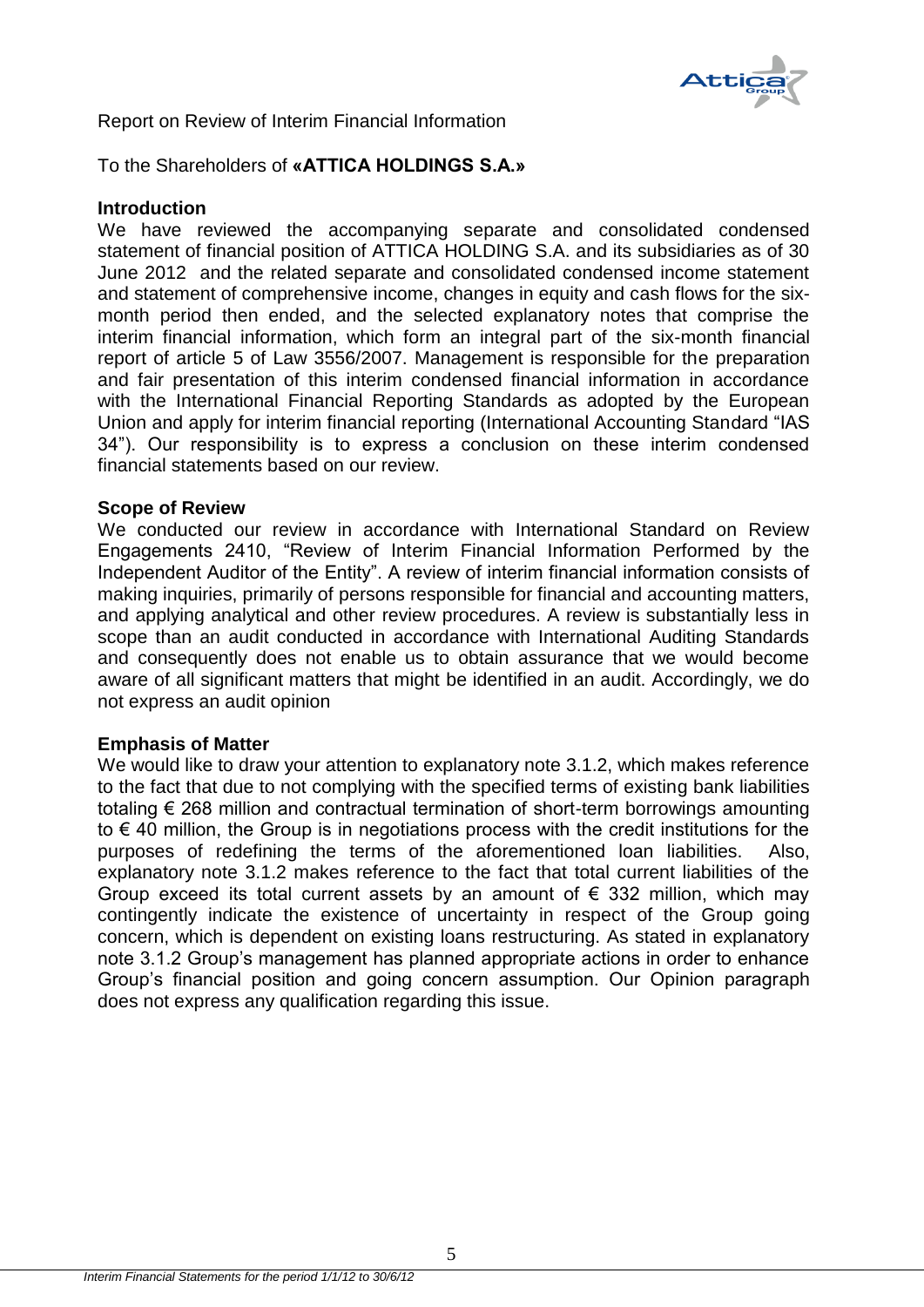

## **Reference to other legal requirements**

Based on our review, we concluded that the content of the six-month financial report, as required by article 5 of L.3556/2007, is consistent with the accompanying condensed interim financial information.

Athens, 29<sup>th</sup> August, 2012

The Chartered Accountant

Manolis Michalios SOEL Reg. No. 25131



Chartered Accountants Management Consultants<br>56, Zefirou str., 175 64 Palaio Faliro, Greece<br>Registry Number SOEL 127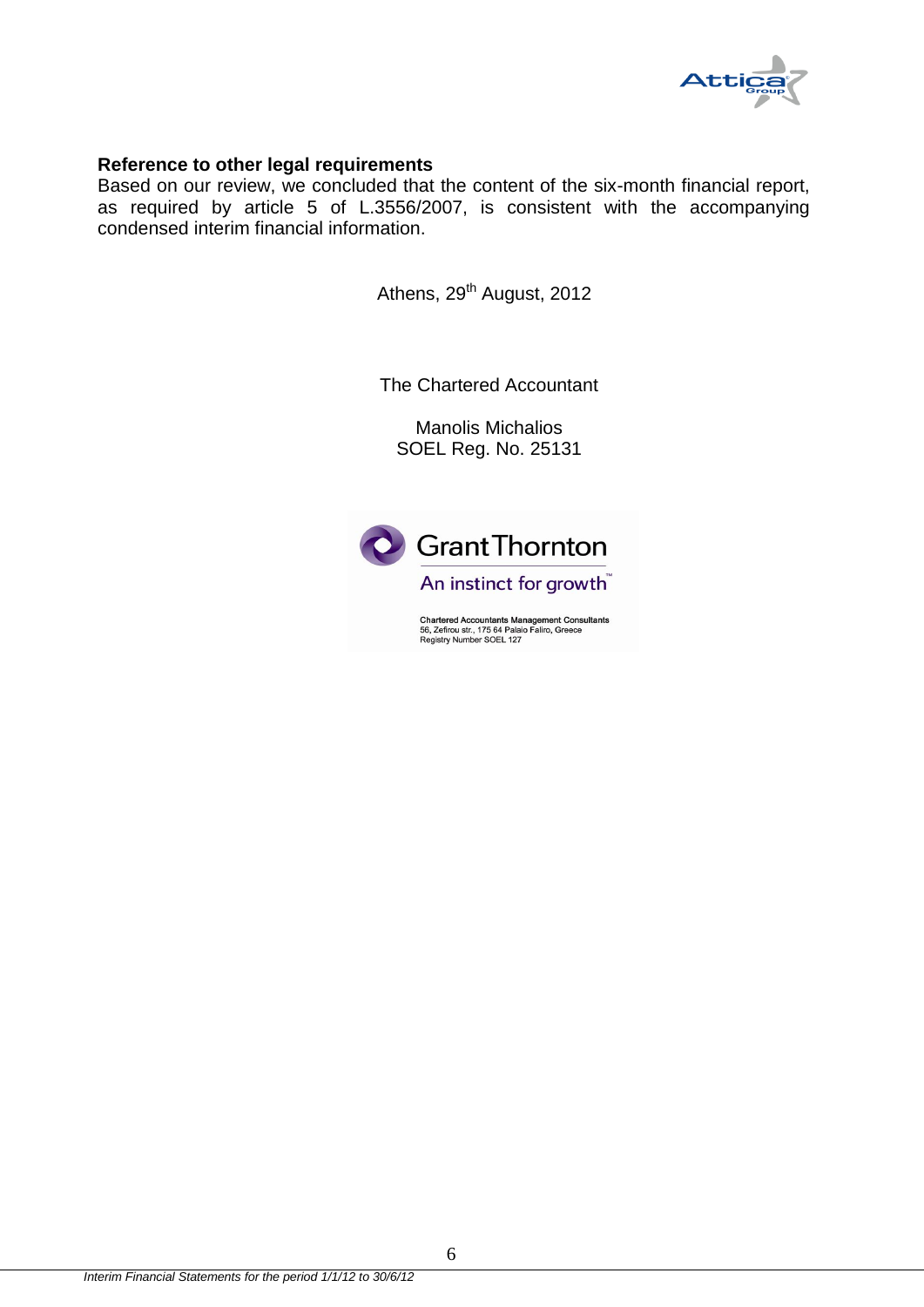

## <span id="page-7-0"></span>**Summary of Attica Holdings S.A. results for the period 01.01.2012 – 30.06.2012**

The Board of Directors of Attica Holdings S.A. (Attica Group) announces the Group's 1st half 2012 financial results which show consolidated Revenues of Euro 102,66 mln (Euro 111,45 mln in 1st half 2011) and Losses before taxes, investing and financial results, depreciation and amortisation (EBITDA) of Euro 10,66 mln (Losses Euro16,55 mln). Despite the sharp rise in fuel costs, Attica's consolidated results show reduced after tax Losses of Euro 29,80 mln against Consolidated after Tax Losses of Euro 33,98 mln in the period January to June 2011, the latter including extraordinary profits of Euro 3,9 mln from the sale of Superferry II in March 2011. Expressed

in Euro, the fuel cost per metric ton went up by 23% year on year. In addition to the above, the continuing adverse financial environment caused a further reduction in traffic on all routes operated by Attica's vessels. As a consequence of the above, journey times and frequency of service on certain routes were adjusted to meet the reduced levels of demand.

Attica's results are reported under International Financial Reporting Standards (IFRS) and as at  $30<sup>th</sup>$  June, 2012, show Total Equity of Euro 373,84 mln (Euro 406,22 mln as at 31st December, 2011) and Fixed Assets (ships) at Euro 741,81mln (Euro 712,93 mln as at 31st December, 2011). As at 30<sup>th</sup> June, 2012 Attica's cash balances stood at Euro 8,14 mln (Euro 8,30 mln as at  $31<sup>st</sup>$  December, 2011). The Group's 1st half 2012 results include Interest and other Financial Expenses Paid of Euro 6,81mln against Euro 5,56 mln in the first six months of 2011 and depreciation charges of Euro 13,18 mln against Euro 13,65 mln in the first half 2011.

## **TRAFFIC VOLUMES – MARKET SHARES**

Attica Group operates in the Greece-Italy routes in the Adriatic Sea and in the Greek domestic sea routes. According to traffic data derived from the Greek Port Authorities, the total traffic in all the Greece-Italy routes in the Adriatic Sea, dropped by 32% in passengers and private vehicles and by 16% in freight units in 29% less departures compared to the first six months of 2011. Attica's vessels Superfast I and Superfast II operating in the Greece-Bari route and Superfast VI and Superfast XI operating in joint service with one vessel of ANEK in the Greece-Ancona route, maintained the leading position with increased market shares by four percentage points to 35% in passengers, by five percentage points to 37% in freight units and by one percentage point to 30% in private vehicles. In 15% less sailings, the Group's vessels carried 175.102 passengers (reduction of 22% vs H1 11), 57.428 freight units (3% reduction of 3%) and 34.672 private vehicles (28% reduction). In the domestic ferry routes to the islands, (Piraeus to the Cycladic islands, Piraeus to the Dodekanese islands, Piraeus to Herakleion and Rafina-Cycladic islands as of 1<sup>st</sup> June, 2012), Attica's traffic in 14% less sailings, dropped by 25% in passengers and cars with traffic volumes of 1.046.127 passengers and 121.985 private cars and motos and grew by 5% in cargo with 67.337 freight units. In the Piraeus-Herakleion route, one vessel of the Group operates in joint service with one vessel of ANEK since June 2011.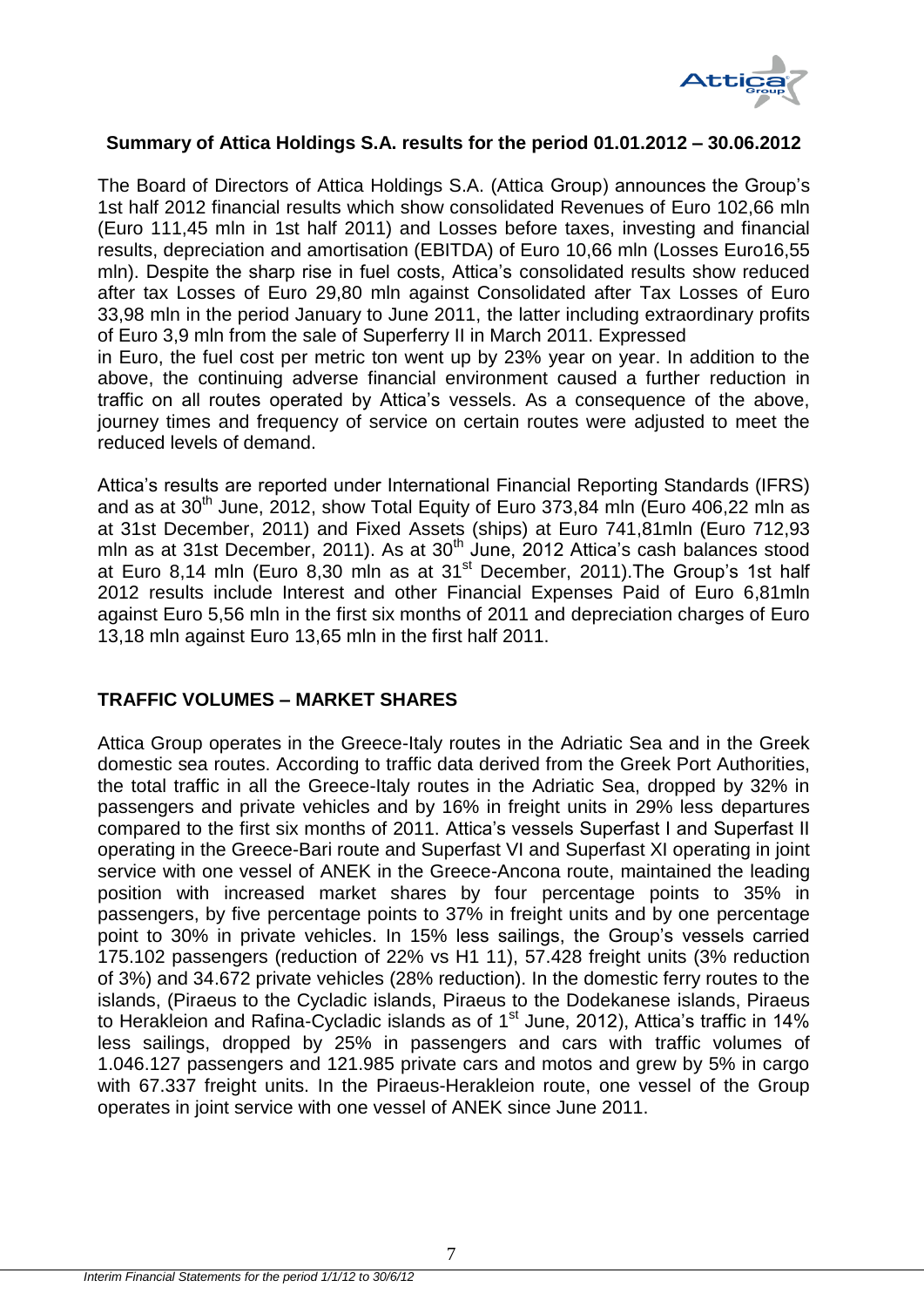

## **STRENGTHENING OF THE GROUP'S CAPITAL BASE**

Against a future capital increase, Attica's parent company and main shareholder Marfin Investment Group injected in December 2011 and in February 2012 a total amount of Euro 13 mln. In combination with above, Attica's management is in discussions with the Group's lending banks with a view to a restructuring of the Group's loan facilities.

## **DELIVERY OF RO-PAX BLUE STAR PATMOS**

The Board of Directors of Attica Group announced on  $12<sup>th</sup>$  June 2012, the delivery of the Ro-Pax vessel Blue Star Patmos which was built at Daewoo Shipbuilding & Marine Engineering Co. Ltd, of Korea. Blue Star Patmos is the second of two vessels ordered in June 2009 and has overall length 145,50 meters, service speed of 26 knots and the capacity to carry 2.000 passengers and 430 private vehicles or 60 freight units and 150 private vehicles. Blue Star Delos arrived at the Port of Piraeus in the first days of July and was immediately deployed in the Piraeus-Chios-Mytilene route.

Athens, 28<sup>th</sup> August, 2012

The Board of Directors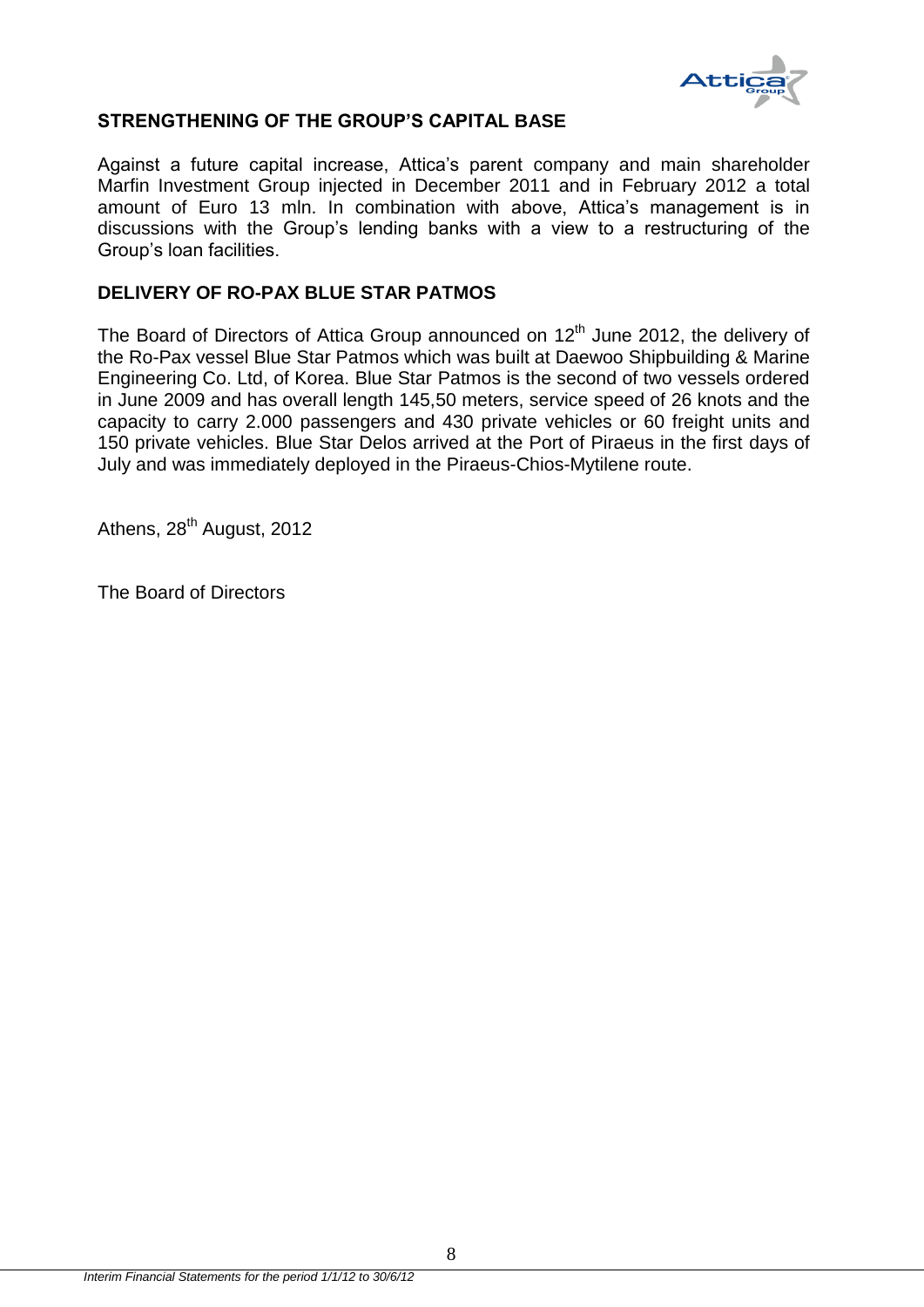

#### Interim Financial Statements for the period 1-1-2012 to 30-6-2012

The attached Interim Financial Statements are those approved by the Board of Directors of Attica Holdings S.A. on 28<sup>th</sup> August, 2012 and is available in the internet on the web address [www.attica-group.com](http://www.attica-group.com/) and on ASE website where they will be available to investors for at least five (5) years since their compilation and publication date.

It is noted that the published, in the press, brief financial data aim to provide the user with general information but do not present a full picture of the Company's and Group's financial results and position, according to International Accounting Standards.

(amounts in Euro thousand)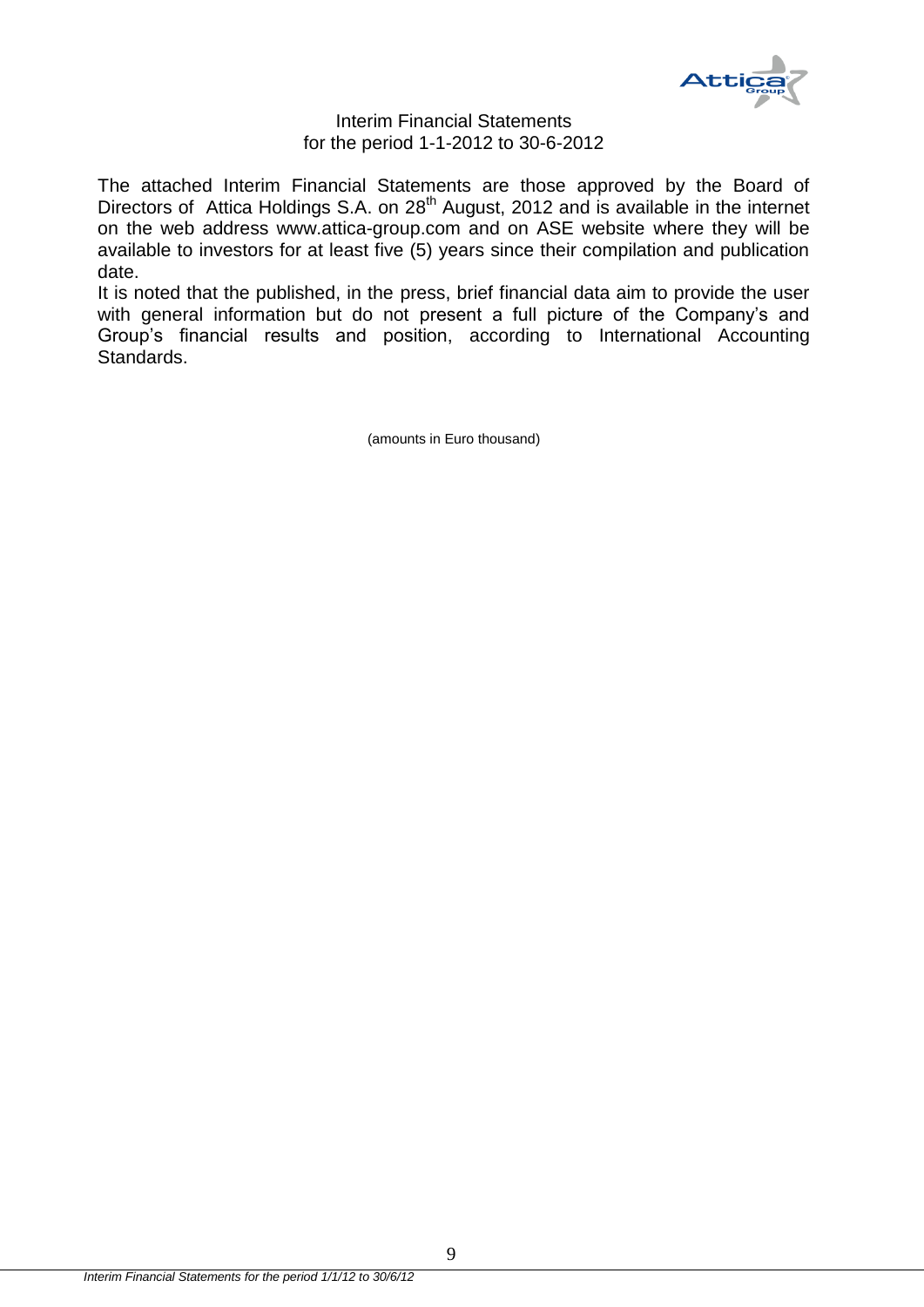

#### **INCOME STATEMENT**

For the period ended June 30 2012 & 2011 and for the quarterly period 1/4 - 30/6 2012 & 2011

|                                                                          |     |                 |                 |                 | For the period ended June 30 2012 & 2011 and for the quarterly period 1/4 - 30/6 2012 & 2011 |                 |                    |                 |                 |
|--------------------------------------------------------------------------|-----|-----------------|-----------------|-----------------|----------------------------------------------------------------------------------------------|-----------------|--------------------|-----------------|-----------------|
|                                                                          |     |                 | <b>GROUP</b>    |                 |                                                                                              |                 | <b>COMPANY</b>     |                 |                 |
|                                                                          |     | 1.01-30.06.2012 | 1.01-30.06.2011 | 1.04-30.06.2012 | 1.04-30.06.2011                                                                              | 1.01-30.06.2012 | 1.01-30.06.2011    | 1.04-30.06.2012 | 1.04-30.06.2011 |
| Sales                                                                    | 6.1 | 102.663         | 111.456         | 62.706          | 67.260                                                                                       |                 |                    |                 |                 |
| Cost of sales                                                            | 6.2 | $-108.081$      | $-119.648$      | $-57.888$       | $-62.330$                                                                                    |                 |                    |                 |                 |
| Gross profit                                                             |     | $-5.418$        | $-8.193$        | 4.818           | 4.929                                                                                        | $\mathbf 0$     | 0                  | $\mathbf 0$     | $\mathbf 0$     |
| Administrative expenses                                                  | 6.3 | $-10.982$       | $-12.601$       | $-5.306$        | $-6.146$                                                                                     | $-758$          | $-672$             | $-462$          | $-323$          |
| Distribution expenses                                                    | 6.4 | $-8.676$        | $-10.752$       | $-5.490$        | $-6.343$                                                                                     |                 |                    |                 |                 |
| Other operating income                                                   |     | 1.235           | 1.343           | 107             | 381                                                                                          | 6               |                    | 6               |                 |
| Other operating expenses                                                 |     |                 |                 | 616             |                                                                                              |                 |                    |                 |                 |
| Profit / (loss) before taxes, financing and                              |     | $-23.841$       | $-30.203$       | $-5.255$        | $-7.179$                                                                                     | $-752$          | $-672$             | -456            | $-323$          |
| investment activities                                                    |     |                 |                 |                 |                                                                                              |                 |                    |                 |                 |
| Other financial results                                                  |     | $-79$           | $-257$          | $-75$           | 79                                                                                           |                 | $-268$             |                 | 52              |
| Financial expenses                                                       |     | $-5.855$        | $-7.615$        | $-2.719$        | $-4.108$                                                                                     | $-4$            | $-5$               | $-3$            | $-3$            |
| Financial income                                                         |     | 5               | 210             | 3               | 35                                                                                           |                 | 68                 |                 | 17              |
| Income from dividends                                                    |     |                 |                 |                 |                                                                                              | 1.048           |                    | 1.048           |                 |
| Share in net profit (loss) of companies consolidated                     |     |                 |                 |                 |                                                                                              |                 |                    |                 |                 |
| with the equity method                                                   |     |                 |                 |                 |                                                                                              |                 |                    |                 |                 |
| Profit/ (loss) from sale of assets                                       |     |                 | 3.928           |                 |                                                                                              |                 |                    |                 |                 |
| Profit before income tax                                                 |     | $-29.770$       | $-33.937$       | $-8.046$        | $-11.173$                                                                                    | 292             | $-878$             | 589             | $-258$          |
| Income taxes                                                             |     | $-34$           | $-42$           | $-17$           | $-21$                                                                                        |                 |                    |                 |                 |
| Profit for the period                                                    |     | $-29.804$       | $-33.979$       | $-8.063$        | $-11.194$                                                                                    | 292             | $-878$             | 589             | $-258$          |
| Attributable to:                                                         |     |                 |                 |                 |                                                                                              |                 |                    |                 |                 |
| Owners of the parent                                                     |     | $-29.804$       | $-33.979$       | $-8.063$        | $-11.194$                                                                                    | 292             | $-878$             | 589             | $-258$          |
| Non-controlling interests                                                |     |                 |                 |                 |                                                                                              |                 |                    |                 |                 |
| Earnings After Taxes per Share - Basic (in $\epsilon$ )                  |     | $-0, 1555$      | $-0,1805$       | $-0,0421$       | $-0,0595$                                                                                    | 0,0015          | $-0,0047$          | 0,0030          | $-0,0014$       |
|                                                                          |     | $-29.804$       | $-33.979$       | $-8.063$        | $-11.194$                                                                                    | 292             | $-878$             | 589             | $-258$          |
| Net profit for the period                                                |     |                 |                 |                 |                                                                                              |                 |                    |                 |                 |
| Other comprehensive income:                                              |     |                 |                 |                 |                                                                                              |                 |                    |                 |                 |
| Cash flow hedging:                                                       |     |                 |                 |                 |                                                                                              |                 |                    |                 |                 |
| - current period gains /(losses)<br>- reclassification to profit or loss | 6.8 | $-2.575$        | $-4.039$        | $-2.575$        | 513                                                                                          |                 |                    |                 |                 |
| Exchange differences on translating foreign operations                   |     |                 |                 |                 |                                                                                              |                 |                    |                 |                 |
| Related parties' measurement using the fair value<br>method              |     |                 |                 |                 |                                                                                              | $-1.048$        |                    | $-1.048$        |                 |
| Other comprehensive income for the period before<br>tax                  |     | $-2.575$        | -4.039          | $-2.575$        | 513                                                                                          | $-1.048$        | $\pmb{\mathsf{o}}$ | $-1.048$        | $\mathbf{o}$    |
| Income tax relating to components of other<br>comprehensive income       |     |                 |                 |                 |                                                                                              |                 |                    |                 |                 |
| Other comprehensive income for the period, net of<br>tax                 |     | $-2.575$        | $-4.039$        | $-2.575$        | 513                                                                                          | $-1.048$        | $\mathbf 0$        | $-1.048$        | $\mathbf{o}$    |
| Total comprehensive income for the period after<br>tax                   |     | $-32.379$       | $-38.018$       | $-10.638$       | $-10.681$                                                                                    | $-756$          | $-878$             | $-459$          | $-258$          |
| Attributable to:                                                         |     |                 |                 |                 |                                                                                              |                 |                    |                 |                 |
| Owners of the parent<br>Non-controlling interests                        |     | $-32.379$       | $-38.018$       | $-10.638$       | $-10.681$                                                                                    | $-756$          | $-878$             | $-459$          | $-258$          |

<span id="page-10-0"></span>The Notes on pages 17 to 34 are an integral part of these Interim Financial Statements.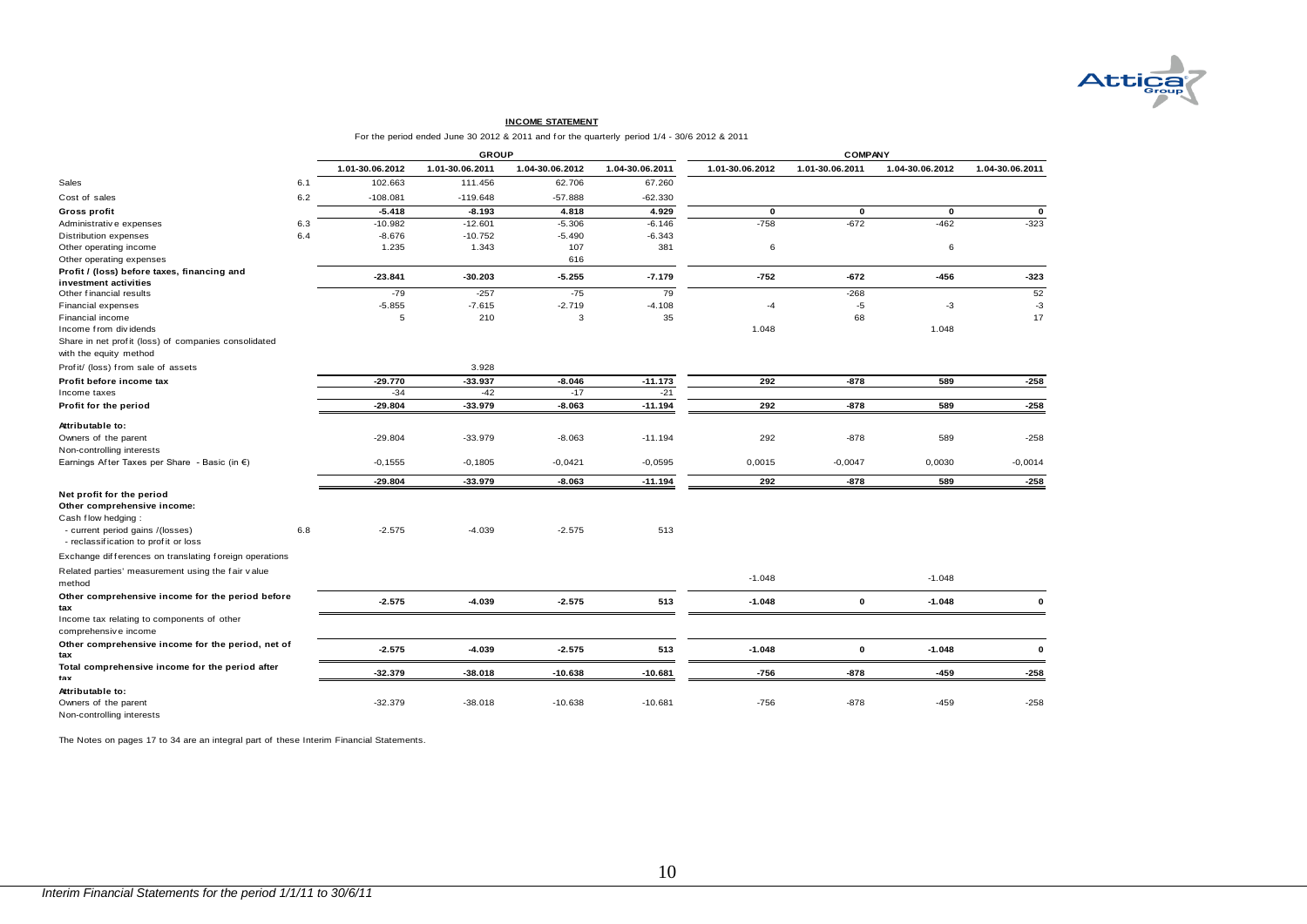

#### **BALANCE SHEET**

As at 30 of June 2012 and at December 31, 2011

|                                                                         |      | <b>GROUP</b> |                | <b>COMPANY</b> |            |
|-------------------------------------------------------------------------|------|--------------|----------------|----------------|------------|
|                                                                         |      | 30/06/2012   | 31/12/2011     | 30/06/2012     | 31/12/2011 |
| <b>ASSETS</b>                                                           |      |              |                |                |            |
| <b>Non-Current Assets</b>                                               |      |              |                |                |            |
| Tangible assets                                                         | 6.5  | 741.809      | 712.925        | 121            | 149        |
| Intangible assets                                                       |      | 1.019        | 1.151          | 59             | 71         |
| Investments in subsidiaries                                             |      |              |                | 369.192        | 363.198    |
| Derivatives                                                             |      |              |                |                |            |
| Other non current assets                                                |      | 4.036        | 3.398          | 202            | 203        |
| Deferred tax asset                                                      |      |              |                |                |            |
| <b>Total</b>                                                            |      | 746.864      | 717.474        | 369.574        | 363.621    |
| <b>Current Assets</b>                                                   |      |              |                |                |            |
| <b>Inventories</b>                                                      |      | 8.100        | 8.129          |                |            |
| Trade and other receivables                                             |      | 52.624       | 50.963         | $\mathbf{1}$   | 30         |
| Other current assets                                                    | 6.6  | 13.530       | 9.962          | 2.592          | 3.172      |
| Derivatives                                                             |      |              |                |                |            |
| Cash and cash equivalents                                               | 6.7  | 8.139        | 8.303          | 173            | 136        |
| <b>Total</b>                                                            |      | 82.393       | 77.357         | 2.766          | 3.338      |
| Assets held for sale                                                    |      |              |                |                |            |
| <b>Total Assets</b>                                                     |      | 829.257      | 794.831        | 372.340        | 366.958    |
| <b>EQUITY AND LIABILITIES</b>                                           |      |              |                |                |            |
| Equity                                                                  |      |              |                |                |            |
| Share capital                                                           | 6.8  | 57.498       | 57.498         | 57.498         | 57.498     |
| Share premium                                                           | 6.8  | 290.011      | 290.011        | 290.011        | 290.011    |
| Fair value reserves                                                     | 6.8  |              | 2.575          | $-54.558$      | $-53.510$  |
| Other reserves                                                          | 6.9  | 152.848      | 212.750        | 65.330         | 125.232    |
| Retained earnings                                                       | 6.9  | $-126.521$   | $-156.619$     | 292            | $-59.901$  |
| Equity attributable to parent's shareholders                            |      | 373.836      | 406.215        | 358.573        | 359.329    |
| Minority interests                                                      |      |              |                |                |            |
| <b>Total Equity</b>                                                     |      | 373.836      | 406.215        | 358.573        | 359.329    |
| <b>Non-current liabilities</b>                                          |      |              |                |                |            |
| Deferred tax liability                                                  |      | 15           | 15             |                |            |
| Accrued pension and retirement obligations                              |      | 1.162        | 1.474          | 143            | 145        |
| Long-term borrow ings                                                   | 6.12 |              | $\overline{2}$ |                |            |
| Derivatives                                                             |      |              |                |                |            |
| Non-Current Provisions                                                  |      | 1.094        | 1.757          | 128            | 128        |
|                                                                         |      | 38.602       |                |                |            |
| Other long-term liabilities<br><b>Total</b>                             | 6.10 | 40.873       | 3.248          | 271            | 273        |
|                                                                         |      |              |                |                |            |
| <b>Current Liabilities</b>                                              |      |              |                |                |            |
| Trade and other payables                                                | 6.11 | 32.121       | 17.303         | 178            | 43         |
| Tax payable                                                             |      | 143          | 147            | 20             | 20         |
| Short-term debt                                                         | 6.12 | 346.340      | 346.322        |                |            |
| Derivatives                                                             |      |              |                |                |            |
| Other current liabilities                                               | 6.13 | 35.944       | 21.596         | 13.298         | 7.293      |
| <b>Total</b>                                                            |      | 414.548      | 385.368        | 13.496         | 7.356      |
| Liabilities related to Assets held for sale<br><b>Total liabilities</b> |      | 455.421      | 388.616        | 13.767         | 7.629      |
| <b>Total Equity and Liabilities</b>                                     |      | 829.257      | 794.831        | 372.340        | 366.958    |
|                                                                         |      |              |                |                |            |

<span id="page-11-0"></span>The Notes on pages 17 to 34 are an integral part of these Interim Financial Statements.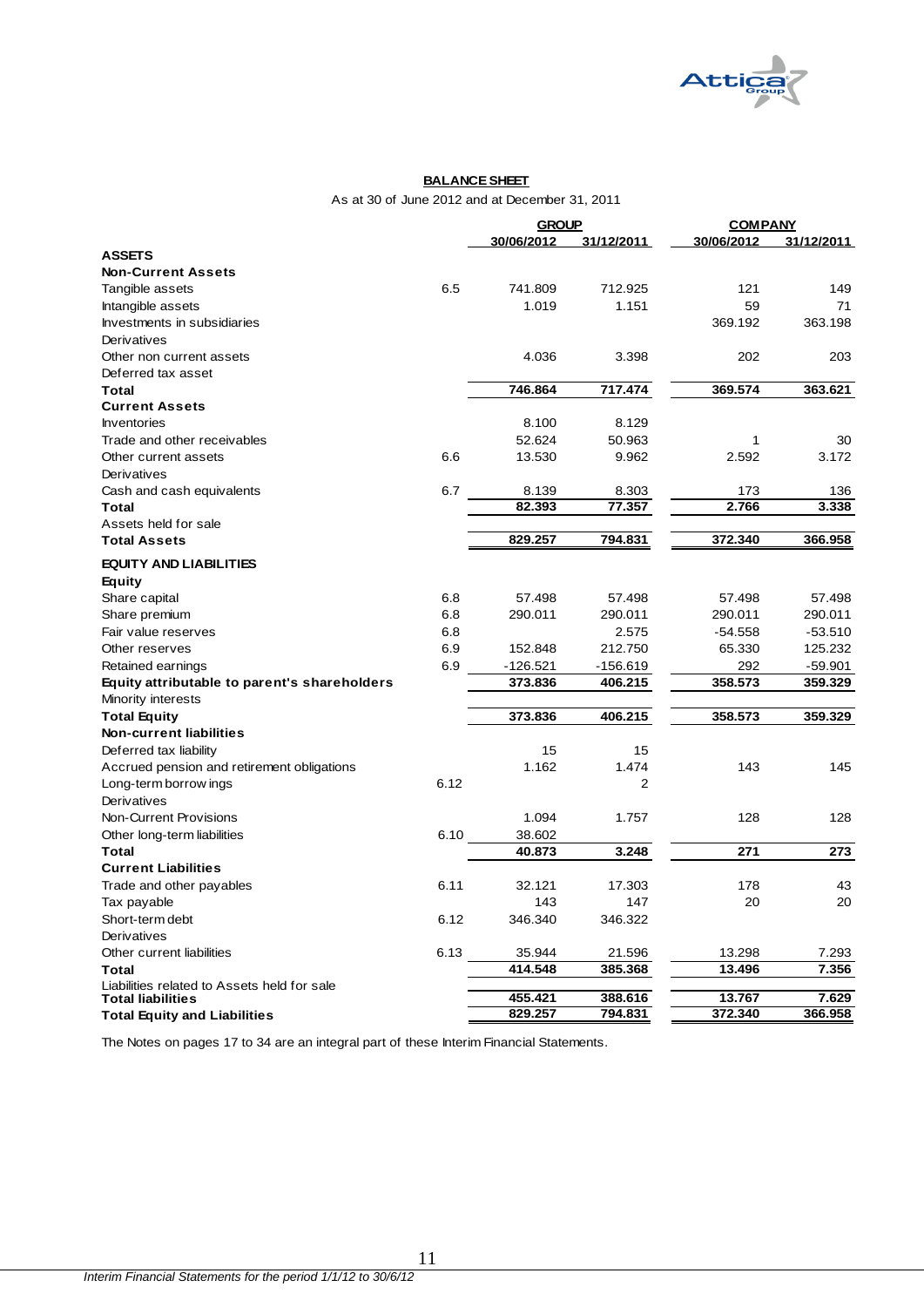

For the Period 1/01-30/06/2012

<span id="page-12-0"></span>

|                                             | Number of<br><b>shares</b> | <b>Share</b><br>capital | <b>Share</b><br>premium | <b>Revaluation</b><br>of financial<br>instruments | <b>Other</b><br>reserves | <b>Retained</b><br>earnings | <b>Total Equity</b> |
|---------------------------------------------|----------------------------|-------------------------|-------------------------|---------------------------------------------------|--------------------------|-----------------------------|---------------------|
| <b>Balance at 1/1/2012</b>                  | 191.660.320                | 57.498                  | 290.011                 | 2.575                                             | 212.750                  | $-156.619$                  | 406.215             |
| Changes in accounting policies              |                            |                         |                         |                                                   |                          |                             |                     |
| <b>Restated balance</b>                     | 191.660.320                | 57.498                  | 290.011                 | 2.575                                             | 212.750                  | $-156.619$                  | 406.215             |
| Profit for the period                       |                            |                         |                         |                                                   |                          | $-29.804$                   | $-29.804$           |
| Other comprehensive income                  |                            |                         |                         |                                                   |                          |                             |                     |
| Cash flow hedges:                           |                            |                         |                         |                                                   |                          |                             |                     |
| Current period gains/(losses)               |                            |                         |                         | $-2.575$                                          |                          |                             | $-2.575$            |
| Reclassification to profit or loss          |                            |                         |                         |                                                   |                          |                             |                     |
| Available-for-sale financial assets         |                            |                         |                         |                                                   |                          |                             |                     |
| Exchange differences on translating foreign |                            |                         |                         |                                                   |                          |                             |                     |
| operations                                  |                            |                         |                         |                                                   |                          |                             |                     |
| Other comprehensive income after tax        | 0                          | 0                       | 0                       | $-2.575$                                          | 0                        | $-29.804$                   | $-32.379$           |
| Share capital issue                         |                            |                         |                         |                                                   |                          |                             |                     |
| <b>Dividends</b>                            |                            |                         |                         |                                                   |                          |                             |                     |
| Capitalisation of share premium             |                            |                         |                         |                                                   |                          |                             |                     |
| Capitalisation of losses                    |                            |                         |                         |                                                   | $-59.902$                | 59.902                      |                     |
| Expenses related to share capital increase  |                            |                         |                         |                                                   |                          |                             |                     |
| <b>Balance at 30/6/2012</b>                 | 191.660.320                | 57.498                  | 290.011                 | 0                                                 | 152.848                  | -126.521                    | 373.836             |

#### **GROUP**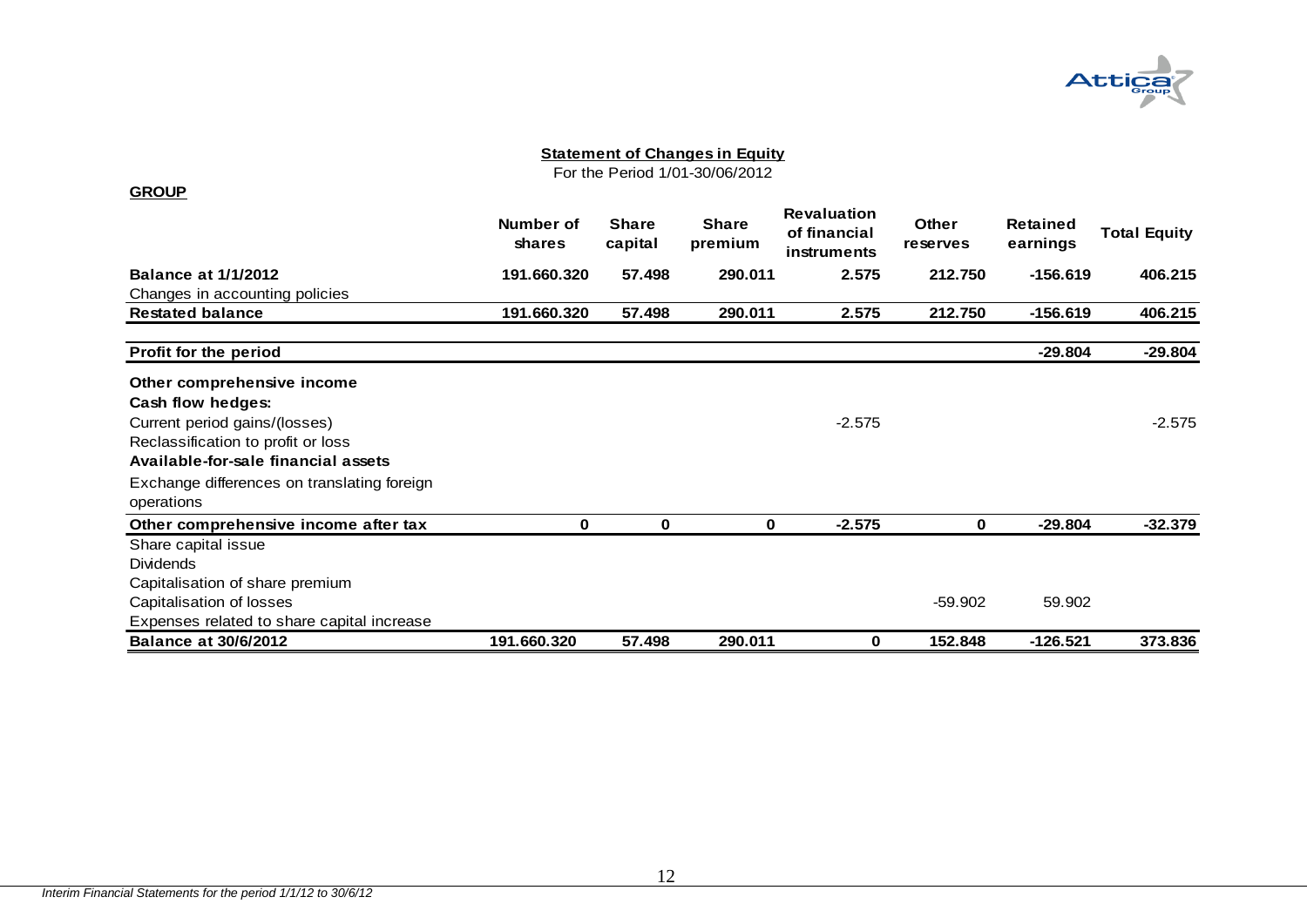

For the Period 1/01-30/06/2012

#### **COMPANY**

<span id="page-13-0"></span>

|                                                   | Number of<br>shares | <b>Share</b><br>capital | <b>Share</b><br>premium | <b>Revaluation of</b><br>non-current<br>assets | <b>Other</b><br>reserves | Retained<br>earnings | Total<br><b>Equity</b> |
|---------------------------------------------------|---------------------|-------------------------|-------------------------|------------------------------------------------|--------------------------|----------------------|------------------------|
| <b>Balance at 1/1/2012</b>                        | 191.660.320         | 57.498                  | 290.011                 | -53.511                                        | 125.232                  | $-59.902$            | 359.329                |
| Changes in accounting policies                    |                     |                         |                         |                                                |                          |                      |                        |
| <b>Restated balance</b>                           | 191.660.320         | 57.498                  | 290.011                 | -53.511                                        | 125.232                  | $-59.902$            | 359.329                |
| <b>Profit for the period</b>                      |                     |                         |                         |                                                |                          | 292                  | 292                    |
| Other comprehensive income                        |                     |                         |                         |                                                |                          |                      |                        |
| Cash flow hedges:                                 |                     |                         |                         |                                                |                          |                      |                        |
| Current period gains/(losses)                     |                     |                         |                         |                                                |                          |                      |                        |
| Reclassification to profit or loss                |                     |                         |                         |                                                |                          |                      |                        |
| Available-for-sale financial assets               |                     |                         |                         |                                                |                          |                      |                        |
| Current period gains/(losses)                     |                     |                         |                         |                                                |                          |                      |                        |
| <b>Fair value's measurement</b>                   |                     |                         |                         |                                                |                          |                      |                        |
| Related parties' measurement using the fair value |                     |                         |                         | $-1.048$                                       |                          |                      | $-1.048$               |
| method                                            |                     |                         |                         |                                                |                          |                      |                        |
| Other comprehensive income after tax              | 0                   | $\bf{0}$                | 0                       | $-1.048$                                       | 0                        | 292                  | -756                   |
| Share capital issue                               |                     |                         |                         |                                                |                          |                      |                        |
| <b>Dividends</b>                                  |                     |                         |                         |                                                |                          |                      |                        |
| Capitalisation of share premium                   |                     |                         |                         |                                                |                          |                      |                        |
| Capitalisation of losses                          |                     |                         |                         |                                                | $-59.902$                | 59.902               |                        |
| Expenses related to share capital increase        |                     |                         |                         |                                                |                          |                      |                        |
| <b>Balance at 30/6/2012</b>                       | 191.660.320         | 57.498                  | 290.011                 | $-54.559$                                      | 65.330                   | 292                  | 358.573                |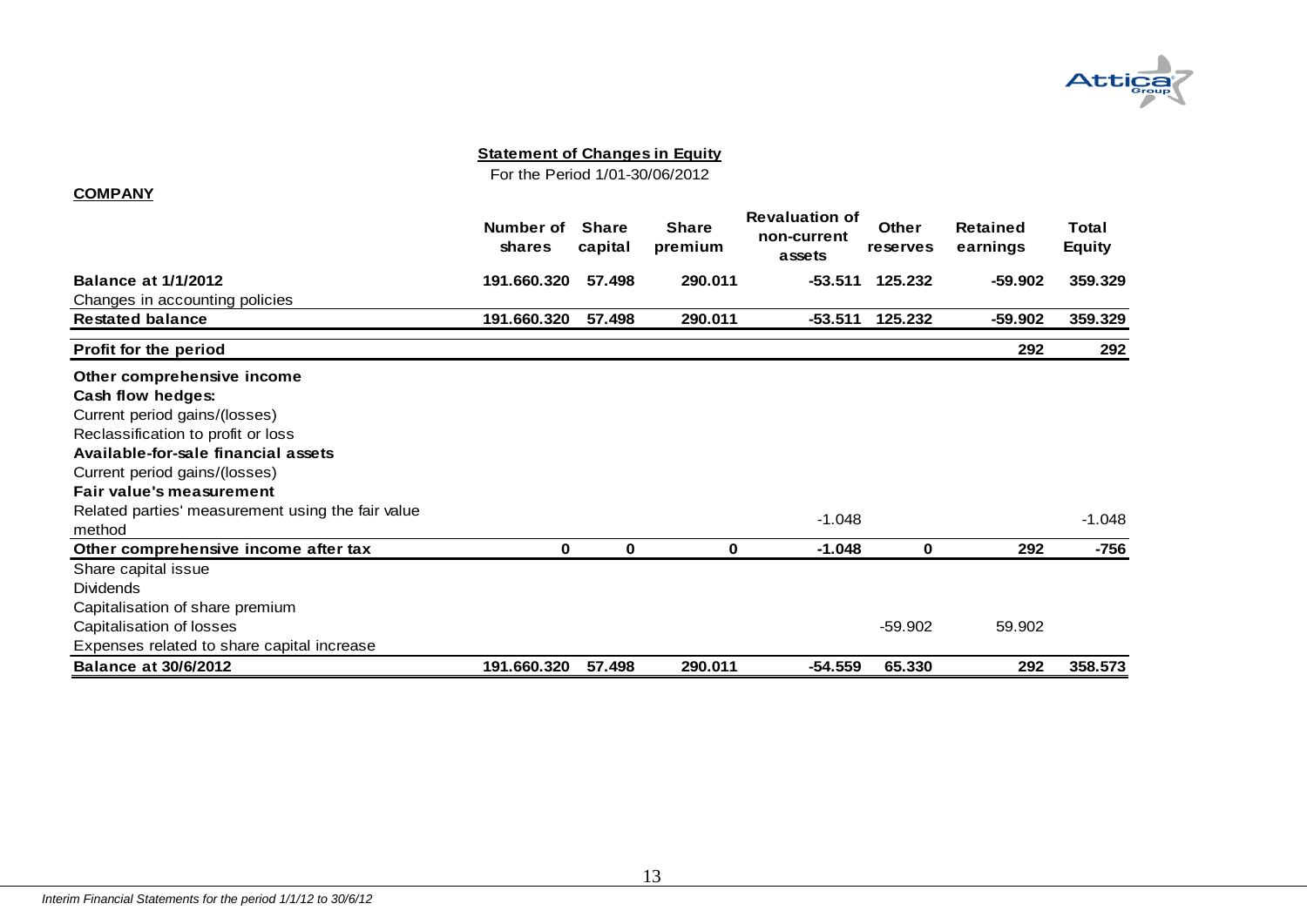

For the Period 1/01-30/06/2011

#### **GROUP**

<span id="page-14-0"></span>

|                                                        | Number of<br>shares | <b>Share</b><br>capital | <b>Share</b><br>premium | <b>Revaluation</b><br>of financial<br>instruments | Other<br>reserves | Retained<br>earnings | Total<br><b>Equity</b> |
|--------------------------------------------------------|---------------------|-------------------------|-------------------------|---------------------------------------------------|-------------------|----------------------|------------------------|
| <b>Balance at 1/1/2011</b>                             | 162.424.000 134.812 |                         | 290.614                 | 4.561                                             | 111.170           | $-70.116$            | 471.041                |
| Changes in accounting policies                         |                     |                         |                         |                                                   |                   |                      |                        |
| <b>Restated balance</b>                                | 162.424.000 134.812 |                         | 290.614                 | 4.561                                             | 111.170           | $-70.116$            | 471.041                |
|                                                        |                     |                         |                         |                                                   |                   |                      |                        |
| <b>Profit for the period</b>                           |                     |                         |                         |                                                   |                   | $-33.979$            | $-33.979$              |
| Other comprehensive income                             |                     |                         |                         |                                                   |                   |                      |                        |
| Cash flow hedges:                                      |                     |                         |                         |                                                   |                   |                      |                        |
| current period gains/(losses)                          |                     |                         |                         | $-4.039$                                          |                   |                      | -4.039                 |
| reclassification to profit or loss                     |                     |                         |                         |                                                   |                   |                      |                        |
| Available-for-sale financial assets:                   |                     |                         |                         |                                                   |                   |                      |                        |
| Exchange differences on translating foreign operations |                     |                         |                         |                                                   |                   |                      |                        |
| Total recognised income and expense for the            | 0                   | 0                       | 0                       | $-4.039$                                          | 0                 | $-33.979$            | $-38.018$              |
| period                                                 |                     |                         |                         |                                                   |                   |                      |                        |
| Share capital issue                                    | 29.236.320          | 24.266                  |                         |                                                   |                   |                      | 24.266                 |
| <b>Dividends</b>                                       |                     |                         |                         |                                                   |                   |                      |                        |
| Transfer between reserves and retained earnings        |                     |                         |                         |                                                   |                   |                      |                        |
| Expenses related to share capital increase             |                     |                         | -334                    |                                                   |                   |                      | -334                   |
| <b>Balance at 30/6/2011</b>                            | 191.660.320 159.078 |                         | 290.280                 | 522                                               | 111.170           | $-104.095$           | 456.955                |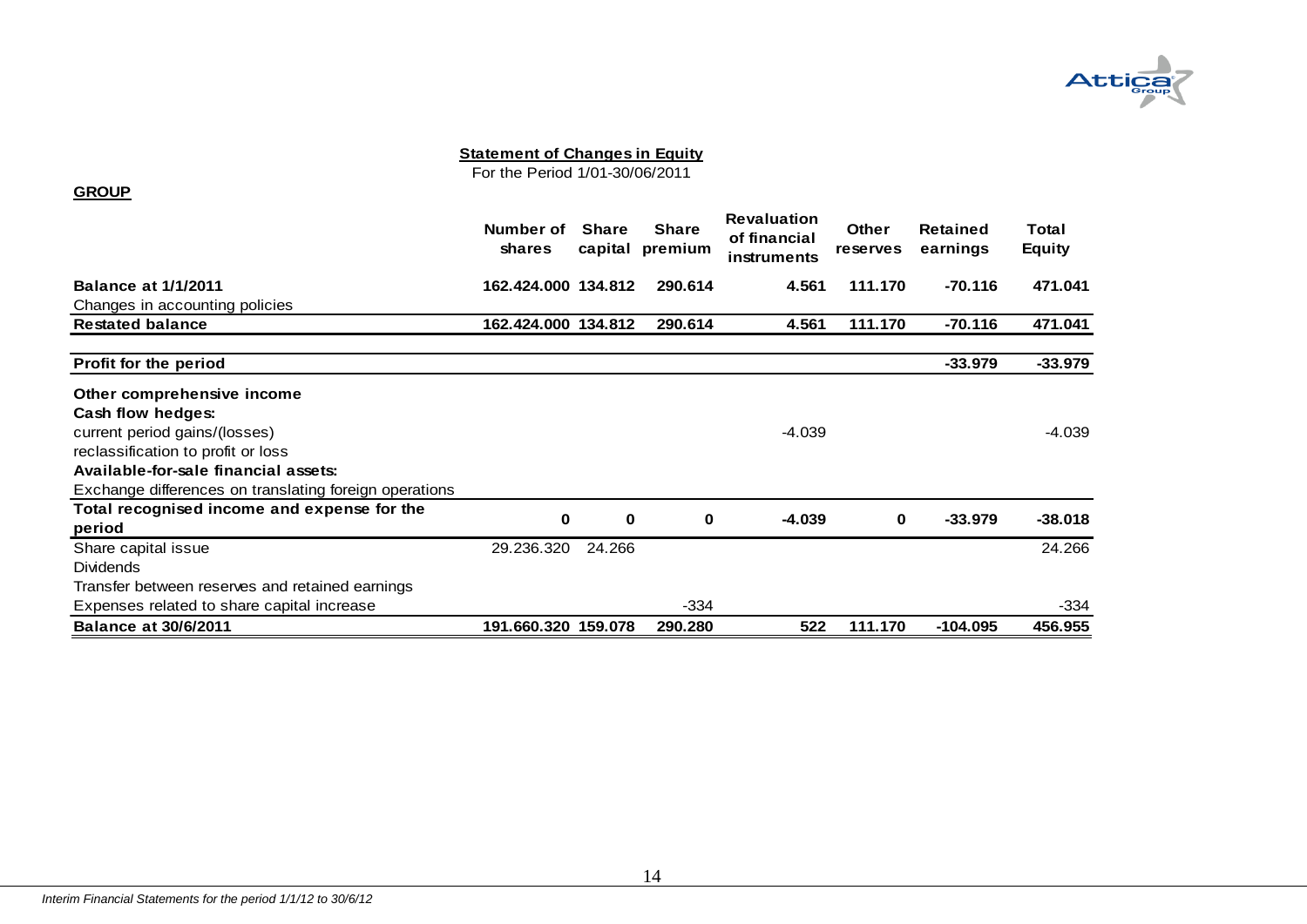

For the Period 1/01-30/06/2011

#### **COMPANY**

<span id="page-15-0"></span>

|                                                                                            | Number of<br>shares | Share<br>capital | <b>Share</b><br>premium | <b>Revaluation of</b><br>non-current<br>assets | <b>Revaluation of</b><br>financial<br>instruments |             | <b>Other</b><br><b>reserves</b> | <b>Retained</b><br>earnings | Total<br><b>Equity</b> |
|--------------------------------------------------------------------------------------------|---------------------|------------------|-------------------------|------------------------------------------------|---------------------------------------------------|-------------|---------------------------------|-----------------------------|------------------------|
| <b>Balance at 1/1/2011</b>                                                                 | 162.424.000 134.812 |                  | 290.614                 | $-7.428$                                       |                                                   | $\mathbf 0$ | 23.652                          | 7.689                       | 449.339                |
| Changes in accounting policies                                                             |                     |                  |                         |                                                |                                                   |             |                                 |                             |                        |
| <b>Restated balance</b>                                                                    | 162.424.000 134.812 |                  | 290.614                 | $-7.428$                                       |                                                   | $\mathbf 0$ | 23.652                          | 7.689                       | 449.339                |
| Profit for the period                                                                      |                     |                  |                         |                                                |                                                   |             |                                 | -878                        | $-878$                 |
| Other comprehensive income<br>Cash flow hedges:<br>carrent period gains/(losses)           |                     |                  |                         |                                                |                                                   |             |                                 |                             |                        |
| Reclassification to profit or loss                                                         |                     |                  |                         |                                                |                                                   |             |                                 |                             |                        |
| Total recognised income and expense for the period                                         | 0                   | 0                | $\mathbf 0$             | 0                                              |                                                   | $\mathbf 0$ | 0                               | -878                        | $-878$                 |
| Share capital issue<br><b>Dividends</b><br>Transfer between reserves and retained earnings | 29.236.320          | 24.266           |                         |                                                |                                                   |             |                                 |                             | 24.266                 |
| Expenses related to share capital issue                                                    |                     |                  | $-334$                  |                                                |                                                   |             |                                 |                             | $-334$                 |
| <b>Balance at 30/6/2011</b>                                                                | 191.660.320 159.078 |                  | 290.280                 | $-7.428$                                       |                                                   | $\mathbf 0$ | 23.652                          | 6.811                       | 472.393                |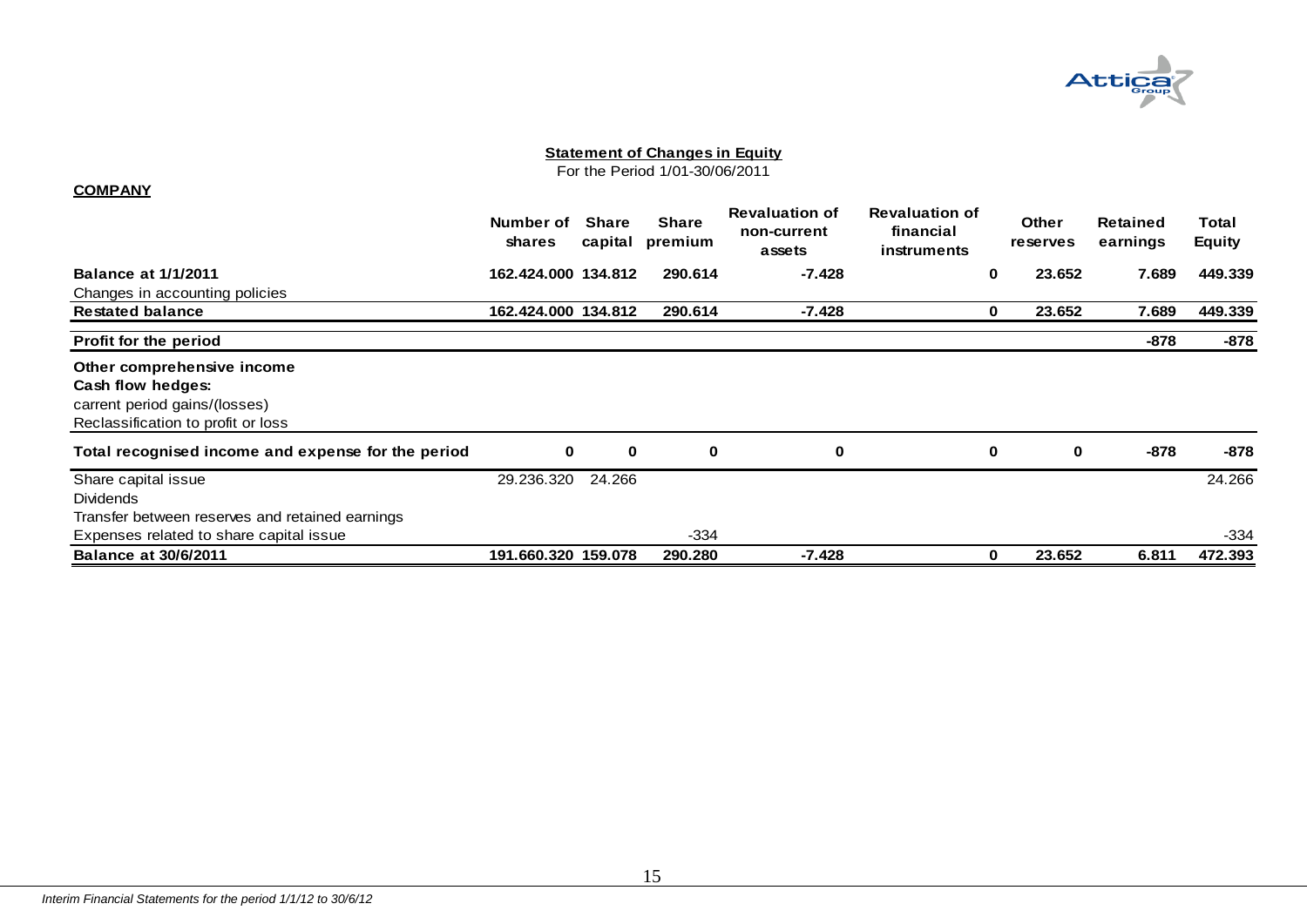

## **CASH FLOW STATEMENT**

For the period 1/1-30/6 2012 & 2011

|                                                                    | <b>GROUP</b> |           | <b>COMPANY</b>                                          |           |
|--------------------------------------------------------------------|--------------|-----------|---------------------------------------------------------|-----------|
|                                                                    |              |           | 1/1-30/6/2012 1/1-30/6/2011 1/1-30/6/2012 1/1-30/6/2011 |           |
| <b>Cash flow from Operating Activities</b>                         |              |           |                                                         |           |
| Profit/(Loss) Before Taxes                                         | $-29.770$    | $-33.937$ | 292                                                     | $-878$    |
| <b>Adjustments for:</b>                                            |              |           |                                                         |           |
| Depreciation & amortization                                        | 13.180       | 13.648    | 41                                                      | 43        |
| Deferred tax expense                                               |              |           |                                                         |           |
| Provisions                                                         | 894          | 938       | 6                                                       | 39        |
| Foreign exchange differences                                       | 79           | 2         |                                                         | 14        |
| Net (profit)/Loss from investing activities                        | $-222$       | $-4.003$  | $-1.047$                                                | 187       |
| Interest and other financial expenses                              | 5.786        | 7.548     | 1                                                       | 1         |
| Plus or minus for Working Capital changes:                         |              |           |                                                         |           |
| Decrease/(increase) in Inventories                                 | 29           | $-579$    |                                                         |           |
| Decrease/(increase) in Receivables                                 | $-3.773$     | $-2.426$  | $-872$                                                  | 331       |
| (Decrease)/increase in Payables (excluding banks)                  | 15.520       | 2.505     | 131                                                     | $-804$    |
| Less:                                                              |              |           |                                                         |           |
| Interest and other financial expenses paid                         | $-6.811$     | $-5.557$  | -1                                                      | -1        |
| Taxes paid                                                         | $-36$        | $-2.078$  |                                                         | $-976$    |
|                                                                    |              |           |                                                         |           |
| Total cash inflow/(outflow) from operating activities (a)          | $-5.124$     | $-23.939$ | $-1.449$                                                | $-2.044$  |
| <b>Cash flow from Investing Activities</b>                         |              |           |                                                         |           |
| Acquisition of subsidiaries, associated companies, joint           |              |           |                                                         |           |
| ventures and other investments                                     |              |           | $-7.890$                                                | $-29.700$ |
| Purchase of tangible and intangible assets                         | $-1.812$     | $-967$    |                                                         |           |
| Proceeds from sale of tangible and intangible assets               |              | 4.650     |                                                         |           |
| Derivtives' result                                                 |              | 1.002     |                                                         |           |
| Interest received                                                  | 5            | 210       |                                                         | 68        |
| Increase in capital and additional paid-in capital of subsidiaries |              |           |                                                         |           |
| Proceeds from participations                                       |              |           |                                                         |           |
| Dividends received                                                 |              |           | 1.480                                                   | 2.300     |
| Total cash inflow/(outflow) from investing activities (b)          | $-1.807$     | 4.895     | $-6.410$                                                | $-27.332$ |
| <b>Cash flow from Financing Activities</b>                         |              |           |                                                         |           |
| Proceeds from issue of Share Capital                               |              | 24.266    |                                                         | 24.266    |
| Proceeds from Borrowings                                           | 801          |           |                                                         |           |
| Expenses related to share capital increase                         |              | $-334$    |                                                         | $-334$    |
| Proceeds from subsidiaries capital return                          |              |           | 1.896                                                   | 4.450     |
| Payments of Borrowings                                             |              | $-20.083$ |                                                         |           |
| Payments of finance lease liabilities                              | $-26$        | $-182$    |                                                         |           |
| Advances for SCI                                                   | 6.000        |           | 6.000                                                   |           |
| Total cash inflow/(outflow) from financing activities (c)          | 6.775        | 3.667     | 7.896                                                   | 28.382    |
| Net increase/(decrease) in cash and cash equivalents               |              |           |                                                         |           |
| $(a)+(b)+(c)$                                                      | $-156$       | $-15.377$ | 37                                                      | $-994$    |
| Cash and cash equivalents at beginning of period                   | 8.303        | 26.491    | 136                                                     | 4.066     |
| Exchange differences in cash and cash equivalents                  | -8           | $-34$     |                                                         | -8        |
| Cash and cash equivalents at end of period                         | 8.139        | 11.080    | 173                                                     | 3.064     |

<span id="page-16-0"></span>The Notes on pages 17 to 34 are an integral part of these Interim Financial Statements. The method used for the preparation of the above Cash Flow Statement is the Indirect Method.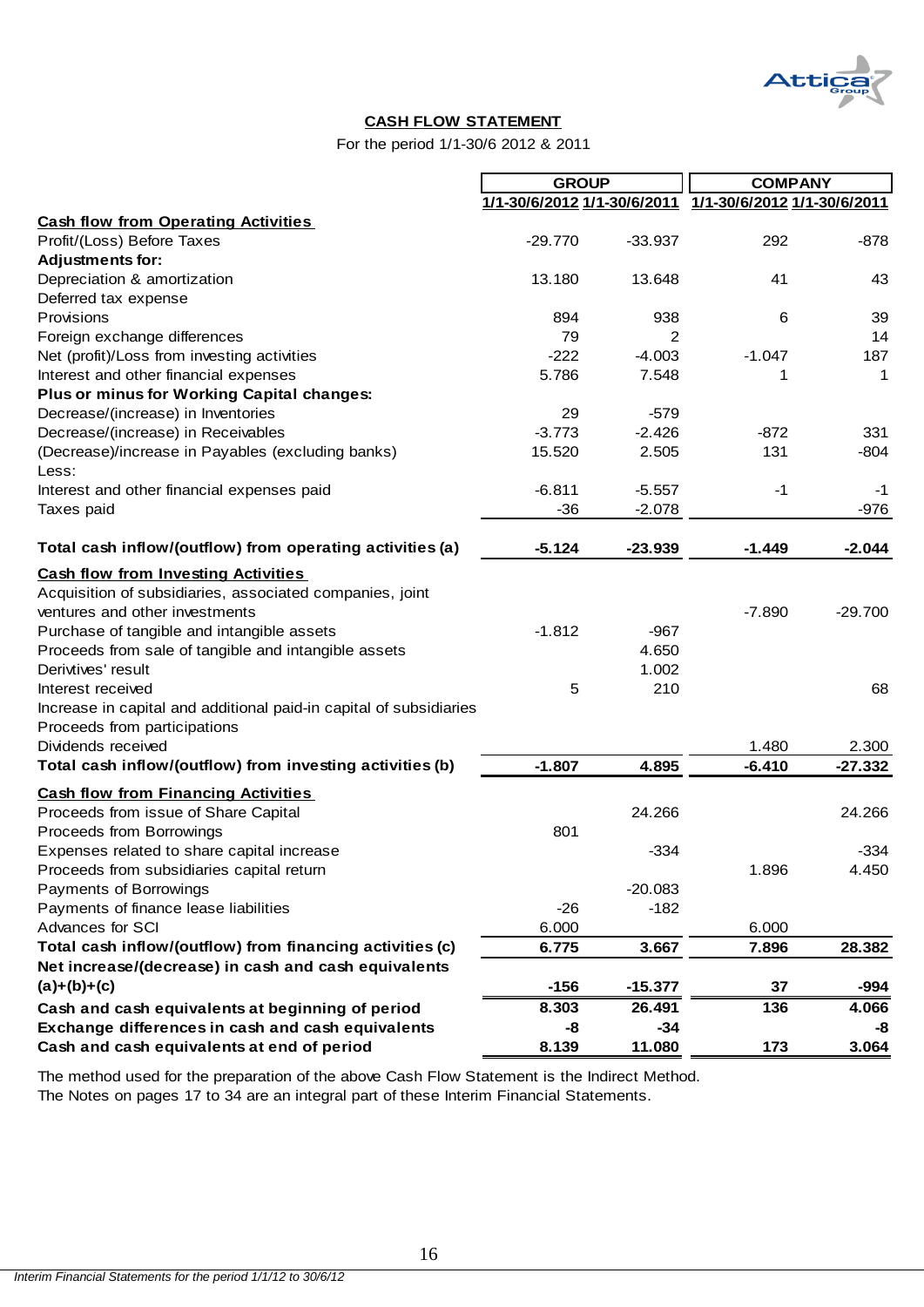

## **Notes to the Financial Statements**

## <span id="page-17-1"></span><span id="page-17-0"></span>**1. General information**

ATTICA HOLDINGS S.A. ("ATTICA GROUP") is a Holding Company and as such does not have trading activities of its own. The Company, through its subsidiaries, operates in passenger shipping.

The headquarters of the Company are in Athens, Greece, 123-125, Syngrou Avenue & 3, Torva Street, 11745.

The number of employees, at period end, was 3 for the parent company and 1.181 for the Group, while at 30<sup>th</sup> June, 2011 was 6 and 1.205 respectively.

Attica Holdings S.A. shares are listed on the Athens Stock Exchange under the ticker symbol ATTICA.

The corresponding ticker symbol for Bloomberg is ATTICA GA and for Reuters is EPA.AT.

The total number of common registered voting shares, outstanding as at  $30<sup>th</sup>$  June 2012 was 191.660.320. The total market capitalization was Euro 45.998 thousand approximately.

The financial statements of Attica Holdings S.A. are included, using the full consolidation method, in the consolidated financial statements of MARFIN INVESTMENT GROUP HOLDINGS S.A. which is registered in Greece and whose total participation in the company (directly & indirectly), was 89,38%.

The interim financial statements of the Company and the Group for the period ending at  $30<sup>th</sup>$ June, 2012 were approved by the Board of Directors on 28 August, 2012.

*Due to rounding there may be minor differences in some amounts.*

## <span id="page-17-2"></span>**2. Basic accounting policies**

Condensed interim financial statements comprise limited scope of information as compared to that presented in the annual financial statements. The Group has adopted all the new Standards and Interpretations, whose implementation is mandatory for the years starting as at 1<sup>st</sup> January, 2012. Paragraph 2.1 presents the accounting policy in accordance with the presentation of ANEK S.A. - SUPERFAST ENDEKA HELLAS INC &CO Joint Venture in the financial statements of the Group. Paragraph 2.2 presents the Standards, Amendments to the Standards and Interpretations that are either not effective yet or have not been adopted by the E.U.

Therefore, the attached interim Financial Statements should be read in line with the publicized annual Financial Statements as of 31<sup>st</sup> December, 2011 that include a full analysis of the accounting policies and valuation methods used.

## <span id="page-17-3"></span>2.1. Accounting Policy in accordance with the presentation of ANEK S.A. - SUPERFAST ENDEKA HELLAS INC &CO Joint Venture in the financial statements of the Group.

In accordance with IAS 31 the above Joint Venture has been described as "Jointly controlled activities‖. The objective purpose, is the creation of income and its distribution to the venturers in accordance with the contractual arrangement. According to IAS 31, a venturer shall recognise in its financial statements:

- its share of the jointly controlled assets and any liabilities that it has incurred and
- any expenses that it has incurred and any income from the sale or use of its share of the output of the joint venture.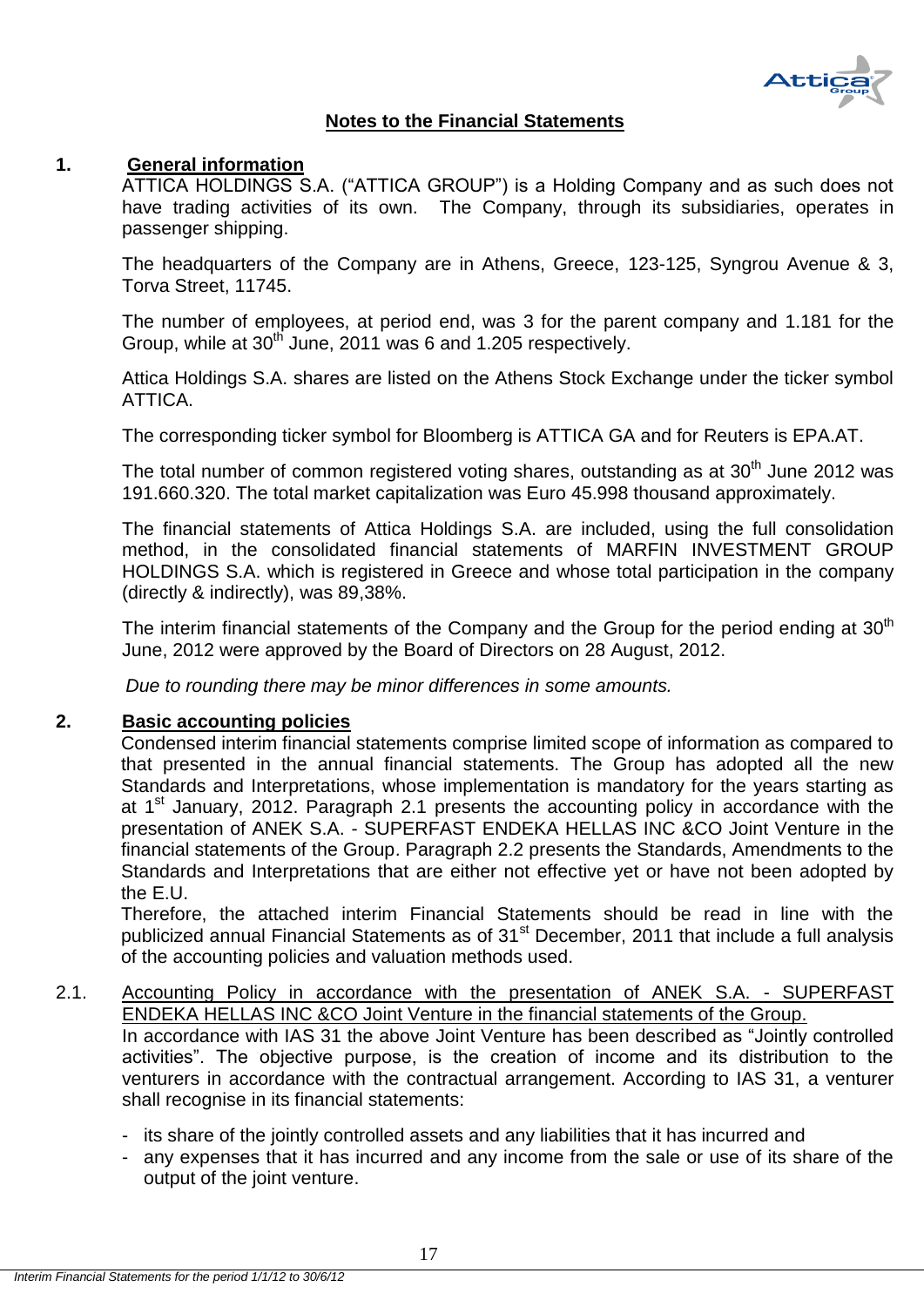

The assets, liabilities, income and expenses are recognised in the financial statements of the venture, hence no adjustments or other consolidation procedures are required in respect of these items when the venture presents consolidated financial statements.

The net receivable that arise from each balance sheet date, from the relevant settlement and the payment from the Joint Venture to and from the venturers, has been posted in the short term receivables.

<span id="page-18-0"></span>2.2. New Standards, Interpretations, Revisions and Amendments to existing Standards that are effective and have been adopted by the European Union. The following amendments and interpretations of the IFRS have been issued by IASB and their application is mandatory from or after 01/01/2012. The most significant Standards and Interpretations are as follows:

## **Amendments to IFRS 7 "Financial Instruments: Disclosures - Transfer of Financial Assets" (effective for annual periods beginning on or after 01/07/2011)**

The amendment will allow users of Financial Statements to improve their understanding of transfer transactions of financial assets (for example, securitizations), including understanding the possible effects of any risks that may remain with the entity that transferred the assets. The amendment also requires additional disclosures if a disproportionate amount of transfer transactions are undertaken around the end of a reporting period. The amendment is not expected to affect significantly Group's financial statements. This amendment was approved by the European Union in November 2011.

<span id="page-18-1"></span>2.3. New Standards, Interpretations and amendments to existing Standards which have not taken effect yet or have not been adopted by the European Union

Τhe following new Standards, Revised Standards as well as the following Interpretations to the existing Standards have been publicized but have not taken effect yet or have not been adopted by the European Union. In particular:

## **Amendment to IAS 12 "Deferred tax – Recovery of Underlying Assets" (effective for annual periods beginning on or after 01/01/2012)**

The current amendment to IAS 12 "Income Tax" was issued in December 2010. The amendment introduces a practical guidance on the recovery of the carrying amount of assets held at fair value or adjusted in accordance with the requirements of IAS 40 "Investment Property" recovered or acquired within the year. The amendment is effective for annual periods beginning on or after 01/07/2011. Earlier application is permitted. The amendment is not expected to affect significantly Group's financial statements. This amendment has not been approved by the European Union.

## **Amendment to IFRS 1 "First-time Adoption of International Financial Reporting Standards" - Severe Hyperinflation and Removal of Fixed Dates for First-time Adopters (effective for annual periods beginning on or after 01/07/2011)**

The relevant amendments to IFRS 1 "First-time Adoption of International Financial Reporting Standards" were issued in December 2010. The amendments replace references to fixed dates for first time adopters of IFRS by defining "IFRS transition date". The amendment removes the use of fixed transition date (01 January 2004) and replaces it with the actual date of transition to IFRS. At the same time, it removes the requirements for derecognition of transactions that had taken place before the scheduled transition date.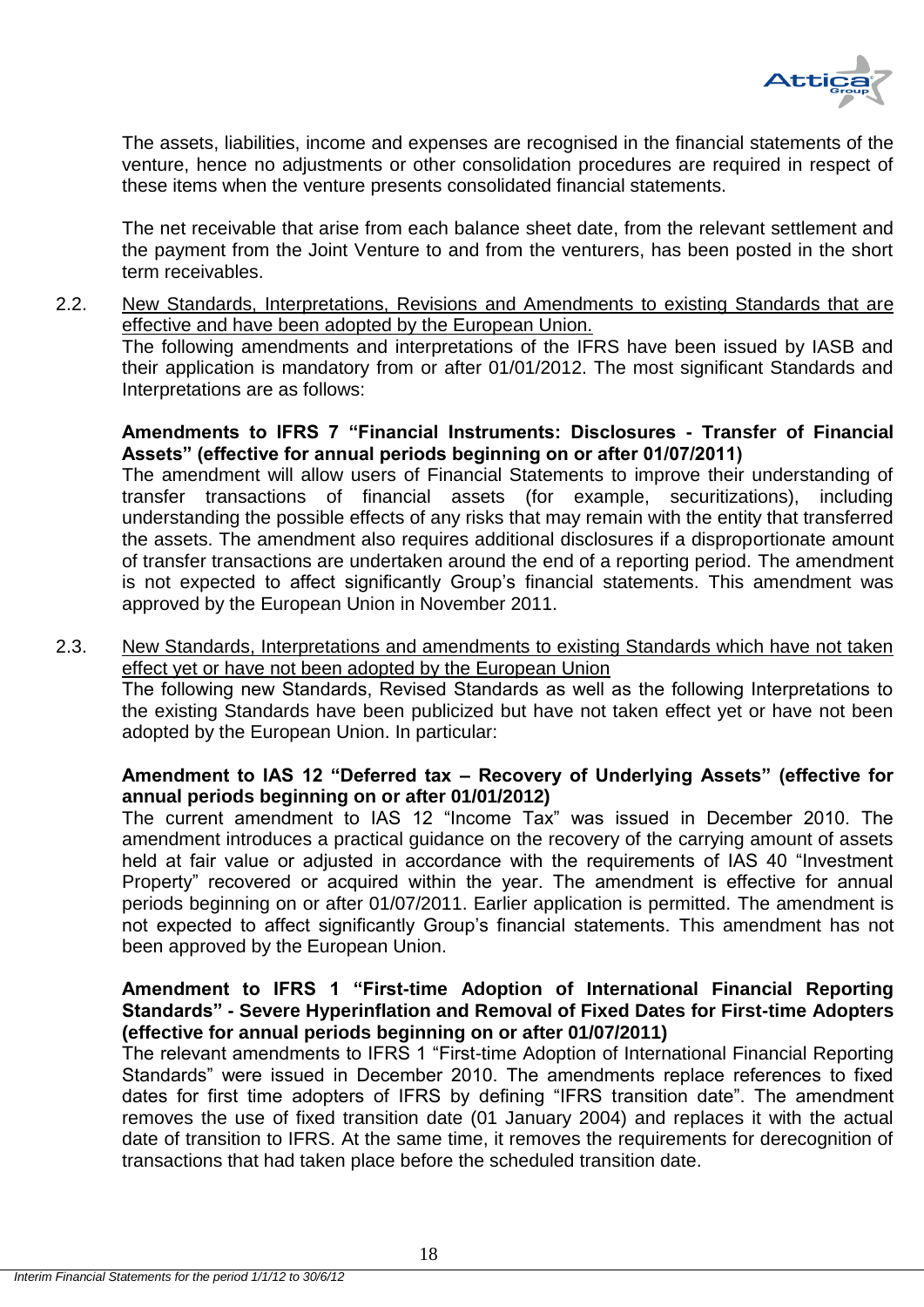

The amendment proposes guidance on how an entity should resume presenting financial statements in accordance with International Financial Reporting Standards (IFRSs) after a period when the entity was unable to comply with IFRSs because its functional currency was subject to severe hyperinflation. The amendments are effective from 01/07/2011. Earlier application is permitted. The amendment is not expected to affect significantly Group's financial statements. This amendment has not been approved by the European Union.

## **IFRS 9 "Financial Instruments" (effective for annual periods beginning on or after 1 January 2015)**

On 12/11/2009 IASB issued the new Standard, the revised IFRS 9 "Financial Instruments: Recognition and Measurement" which is the first step in IASB project to replace IAS 39. In October 2010, IASB expanded IFRS 9 to add new requirements for classifying and measuring financial liabilities, derecognition of financial instruments, impairment, and hedge accounting. IFRS 9 defines that all financial assets are initially measured at fair value plus, in the case of a financial asset not at fair value through profit or loss, transaction costs. Subsequent measurement of financial assets is made either at amortized cost or at fair value, depending on how an entity manages its financial instruments (its business model) and the contractual cash flow characteristics of the financial assets. IFRS 9 generally prohibits reclassification between categories, however, when an entity changes its business model in a way that is significant to its operations, a re-assessment is required of whether the initial determination remains appropriate. The standard requires all investments in equity instruments to be measured at fair value. However, if an equity investment is not held for trading, an entity can make an irrevocable election at initial recognition to measure it at fair value through other comprehensive income with only dividend income recognized in profit or loss. Fair value profit and loss is not subsequently carried forward to income statement while dividend income shall still be recognized in the income statement. IFRS 9 abolishes "cost exception" for unquoted equities and derivatives in unquoted shares, while providing guidance on when cost represents fair value estimation. The amendment is not expected to affect significantly Group's financial statements. The current Standard has not been adopted by the EU yet.

## **IFRS 10 "Consolidated Financial Statements", IFRS 11 "Joint Arrangements" and IFRS 12 "Disclosure of Interests in Other Entities", IAS 27 "Separate Financial Statements" and IAS 28 "Investments in Associates and Joint Ventures" (effective for annual periods starting on or after 01/01/2013)**

In May 2011, IASB issued three new Standards, namely IFRS 10, IFRS 11 and IFRS 12. IFRS 10 "Consolidated Financial Statements" sets out a new consolidation method, defining control as the basis under consolidation of all types of entities. IFRS 10 supersedes IAS 27 "Consolidated and Separate Financial Statements" and SIC 12 "Consolidation - Special Purpose Entities". IFRS 11 "Joint Arrangements" sets out the principles regarding financial reporting of joint arrangements participants. IFRS 11 supersedes IAS 31 "Interests in Joint Ventures" and SIC 13 "Jointly Controlled Entities – Non-Monetary Contributions by Venturers". IFRS 12 "Disclosure of Interests in Other Entities" unites, improves and supersedes disclosure requirements for all forms of interests in subsidiaries, under common audit, associates and non-consolidated entities. As a result of these new standards, IASB has also issued the revised IAS 27 entitled IAS 27 "Separate Financial Statements" and revised IAS 28 entitled IAS 28 "Investments in Associates and Joint Ventures".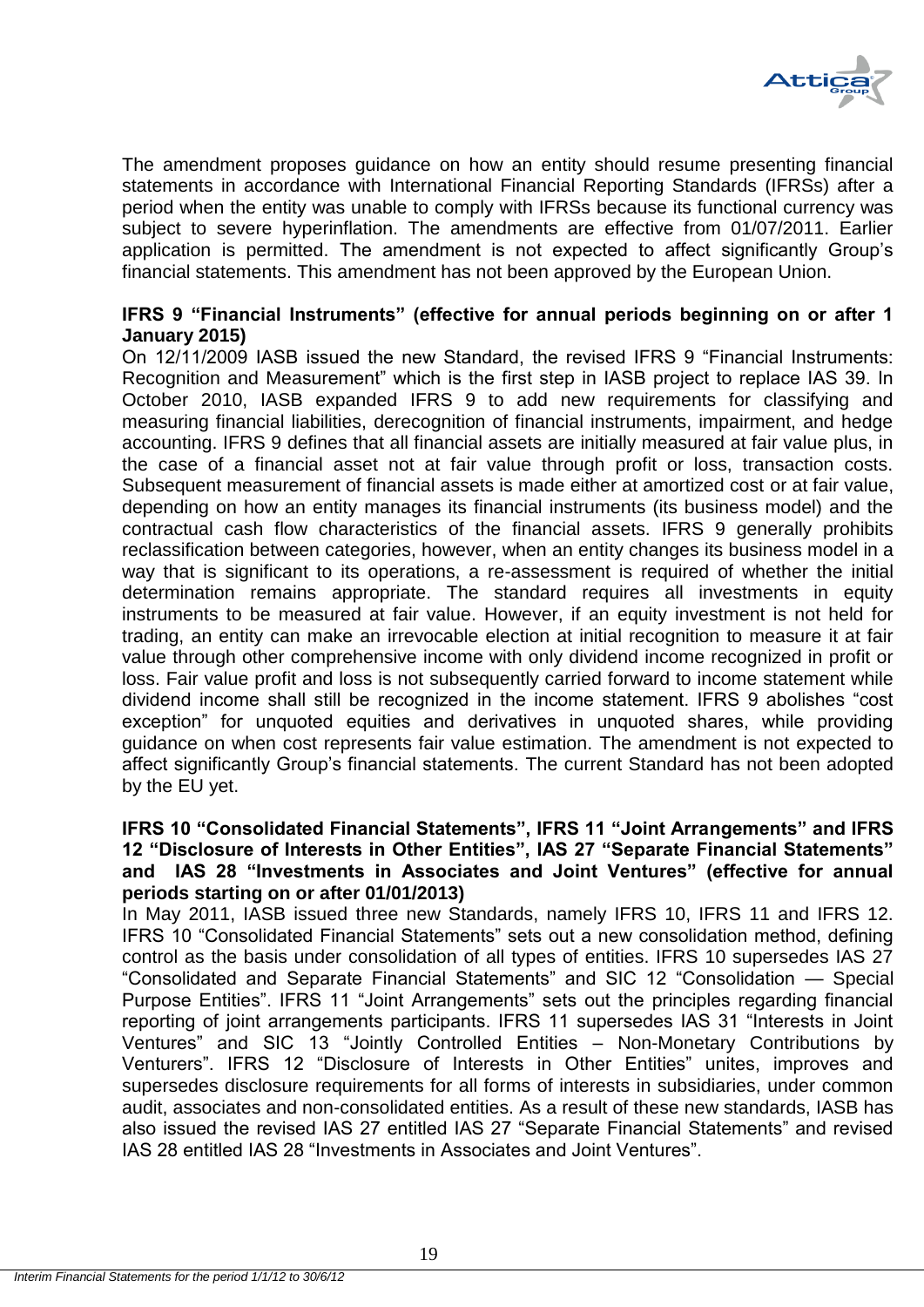

The new standards are effective for annual periods beginning on or after 01/01/2013, while earlier application is permitted. The amendment is not expected to affect significantly Group's financial statements. The Standards have not been adopted by the European Union.

## **IFRS 13 "Fair Value Measurement" (effective for annual periods starting on or after 01/01/2013)**

In May 2011, IASB issued IFRS 13 "Fair Value Measurement". IFRS 13 defines fair value, sets out in a single IFRS a framework for measuring fair value and requires disclosures about fair value measurements. The measurement and disclosure requirements of IFRS 13 apply when another IFRS requires or permits the item to be measured at fair value. IFRS 13 does not determine when an asset, a liability or an entity's own equity instrument is measured at fair value. Neither does it change the requirements of other IFRSs regarding the items measured at fair value and makes no reference to the way the changes in fair value are presented in the Financial Statements. The Group will assess the impact of the new standard on its consolidated and separate financial statements. The new Standard is effective for annual periods starting on or after 01/01/2013, while earlier application is permitted. The above Standard has not been adopted by the European Union.

## **Amendments to IAS 1 "Presentation of Financial Statements" – Presentation of Items of Other Comprehensive Income (effective for annual periods starting on or after 01/07/2012)**

In June 2011, the IASB issued the amendment to IAS 1 "Presentation of Financial Statements". The amendments pertain to the way of other comprehensive income items presentation. The amendment is not expected to affect significantly Group's financial statements. The aforementioned amendments are effective for annual periods starting on or after 01/07/2012. The above amendment has not been adopted by the European Union.

## **Amendments to IAS 19 "Employee Benefits" (effective for annual periods starting on or after 01/01/2013)**

In June 2011, the IASB issued the amendment to IAS 19 "Employee Benefits". The amendments aim to improve the issues related to defined benefit plans. The new amendments are effective for annual periods starting on or after 01/01/2013 while earlier application is permitted. The Group will assess the impact of the amendments on its consolidated and separate financial statements. The above amendment has not been adopted by the European Union.

## **Amendments to IAS 32 "Financial Instruments: Presentation" – Offsetting financial assets and financial liabilities (effective for annual periods starting on or after 01/01/2014)**

In December 2011, IASB issued amendments to IAS 32 "Financial Instruments: Presentation", which provides clarification on some requirements for offsetting financial assets and liabilities in the statement of financial position. The amendment is effective for annual periods beginning on or after 01/01/2014 and earlier application is permitted The amendment is not expected to affect significantly Group's financial statements. This amendment has not been adopted by the European Union.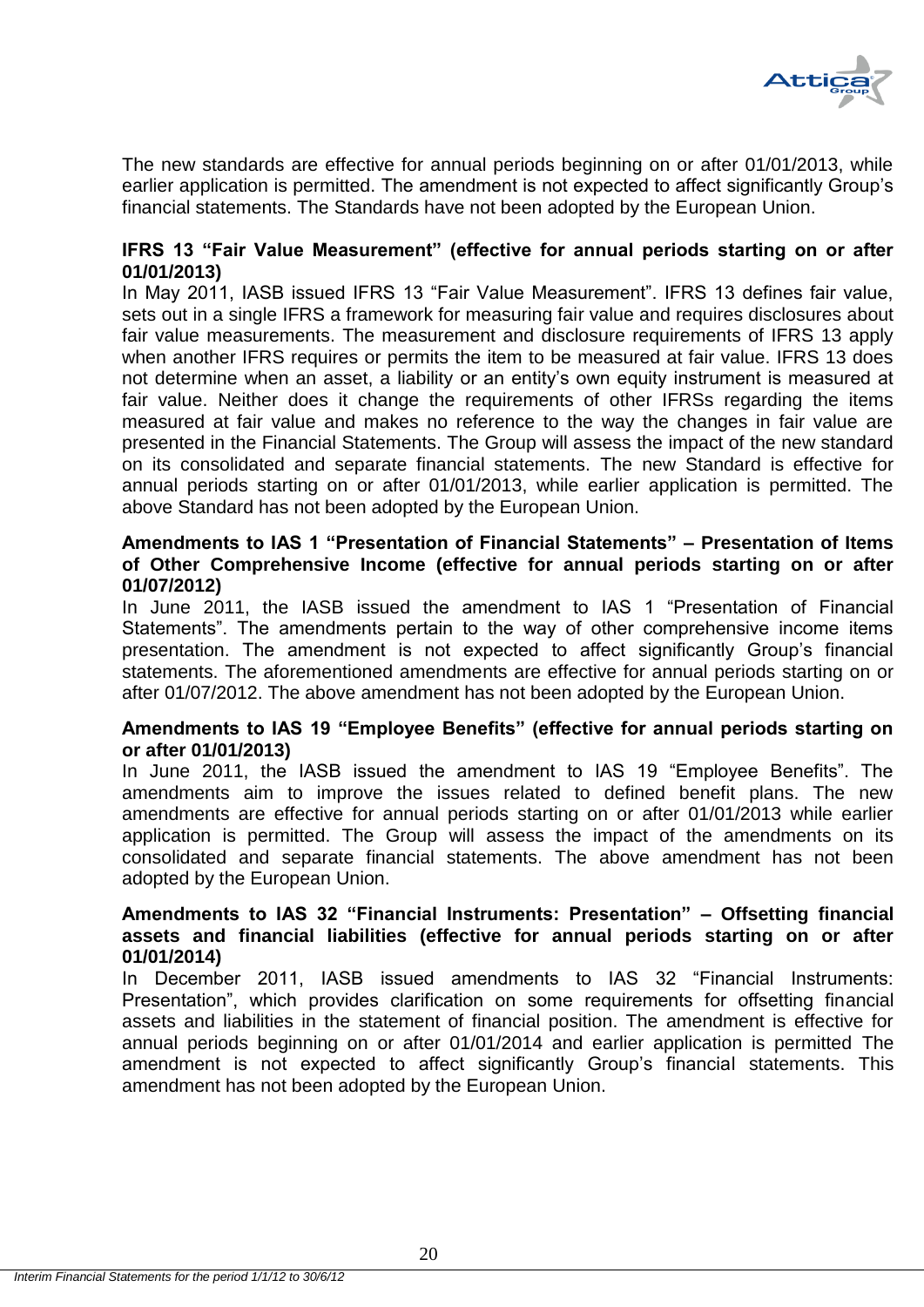

## **Amendments to IFRS 7 "Financial Instruments: Disclosures" - Offsetting Financial Asserts and Financial Liabilities (effective for annual periods starting on or after 01/01/2013)**

In December 2011, IASB published new requirements for disclosures that enable users of Financial Statements to make better comparison between IFRS and US GAAP based financial statements. The amendment is effective for annual periods beginning on or after 01/01/2013. The amendment is not expected to affect significantly Group's financial statements. This amendment has not been adopted by the European Union.

## **Amendment to IFRS 1 "First-time Adoption of International Financial Reporting Standards" - Government loans (effective for annual periods starting on or after 01/01/2013)**

In March 2012, IASB issued amendment to IFRS 1, which gives IFRS first-time adopters the option, on a loan by loan basis, of applying the IFRS requirements retrospectively provided that the necessary information to apply the requirements to a particular government loan was obtained at the time of initially accounting for that loan. The amendment is not expected to affect significantly Group's financial statements. This amendment has not been adopted by the European Union.

## **Annual Improvements 2009–2011 Cycle (issued in May 2012 – the amendments are effective for annual periods starting on or after 01/01/2013)**

In May 2012, IASB issued Annual Improvements 2009–2011 Cycle, a collection of amendments to 5 International Financial Reporting Standards (IFRSs), as its latest set of annual improvements. The amendments is not expected to affect significantly Group's financial statements. These amendments have not been adopted by the European Union.

## **Consolidated Financial Statements, Joint Arrangements and Disclosure of Interests in Other Entities: Transition Guidance (Amendments to IFRS 10, IFRS 11 and IFRS 12) (effective for annual periods starting on or after 01/01/2013)**

In June 2012 IASB issued Consolidated Financial Statements, Joint Arrangements and Disclosure of Interests in Other Entities: Transition Guidance (Amendments to IFRS 10, IFRS 11 and IFRS 12) to clarify the transition guidance in IFRS 10 Consolidated Financial Statements. The amendments also provide additional transition relief in IFRS 10, IFRS 11 Joint Arrangements and IFRS 12 Disclosure of Interests in Other Entities, limiting the requirement to provide adjusted comparative information to only the preceding comparative period. Furthermore, for disclosures related to unconsolidated structured entities, the amendments will remove the requirement to present comparative information for periods before IFRS 12 is first applied. The amendment is not expected to affect significantly Group's financial statements. This amendment has not been adopted by the European Union.

## <span id="page-21-0"></span>**3. Financial risk management**

## <span id="page-21-1"></span>3.1. Financial risk factors

The Group is exposed to a series of financial risks, including market risk (unexpected volatility of exchange rates and interest rates) and credit risk. Consequently, the Group uses a risk management program which seeks to minimize potential adverse effects.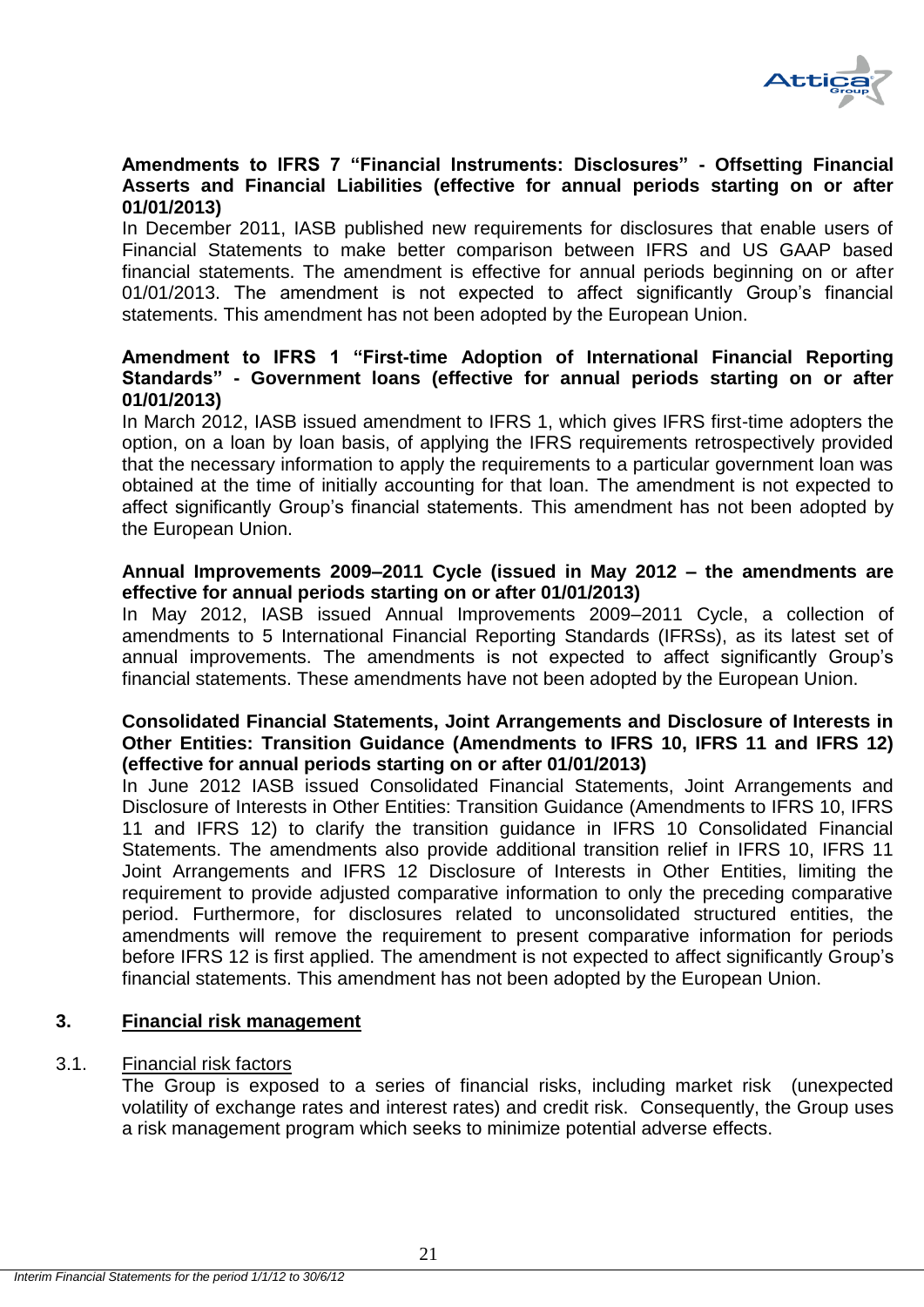

Risk management relates to identifying, evaluating and hedging financial risks. The Group's policy is not to undertake any transactions of a speculative nature.

The Group's financial instruments consist mainly of deposits with banks, receivables and payables, loans, repos, finance leases and derivatives.

#### <span id="page-22-0"></span>3.1.1. Foreign currency risk

The functional currency of the Group is EURO.

| <b>GROUP</b>                 |                |            |              |                  |            |            |            |              |
|------------------------------|----------------|------------|--------------|------------------|------------|------------|------------|--------------|
|                              |                | 30/06/2012 |              |                  |            | 31/12/2011 |            |              |
|                              | <b>EUR</b>     | <b>USD</b> |              | <b>GBP OTHER</b> | <b>EUR</b> | <b>USD</b> | <b>GBP</b> | <b>OTHER</b> |
| Notional amounts             |                |            |              |                  |            |            |            |              |
| <b>Financial assets</b>      | 7.913          | 223        | 2            | 1                | 8.180      | 100        | 9          | 14           |
| <b>Financial liabilities</b> | $\blacksquare$ | 42.891     |              |                  |            |            |            |              |
| Short-term exposure          | 7.913          | 43.114     | $\mathbf{2}$ |                  | 8.180      | 100        | 9          | 14           |
|                              |                |            |              |                  |            |            |            |              |
| <b>Financial assets</b>      |                |            |              |                  |            |            |            |              |
| <b>Financial liabilities</b> |                |            |              |                  | -          |            |            |              |
| Long-term exposure           |                |            |              |                  |            |            |            |              |

#### **TABLE OF FINANCIAL ASSETS AND LIABILITIES**

The table below presents the sensitivity of the period's result and owner's equity to a reasonable change in the interest rate equal to +/-10% in relation to the financial assets, financial liabilities and the transactional currency USD/EURO and GBP/EURO.

| <b>GROUP</b>                              |          | Sensitivity factor | Sensitivity factor       |            | Sensitivity factor |            | Sensitivity factor       |            |
|-------------------------------------------|----------|--------------------|--------------------------|------------|--------------------|------------|--------------------------|------------|
|                                           | 10%      | $-10%$             | 10%                      | $-10%$     | 10%                | $-10%$     | 10%                      | $-10%$     |
|                                           |          |                    | 30/06/2012               |            | 31/12/2011         |            |                          |            |
|                                           |          | <b>USD</b>         |                          | <b>GBP</b> |                    | <b>USD</b> |                          | <b>GBP</b> |
|                                           |          |                    |                          |            |                    |            |                          |            |
| Profit for the fiscal year (before taxes) | $-3.902$ | 3.902              | $\overline{\phantom{a}}$ |            | -8                 | 8          | ۰                        |            |
| Net position                              | $-3.902$ | 3.902              | $\overline{\phantom{a}}$ | -          | -8                 | 8          | $\overline{\phantom{a}}$ |            |
|                                           |          |                    |                          |            |                    |            |                          |            |

For the acquisition of the new fast car-passenger ferry Blue Star Patmos, in June 2012, the Group has made a credit agreement with Daewoo Shipbuilding and Marine Engineering Co. Ltd. (DSME), Korea. The agreement amount stood at \$ 54 mln. For the above amount the Group is exposed to foreign currency risk refers to the volatility of the exchange rate EURO/USD.

### <span id="page-22-1"></span>3.1.2. Liquidity risk

The total borrowings of the Group at 30/06/2012 amounted to € 346.340 thousand.

Considering the above, the Group on 30/06/2012 had negative working capital amounting to € 332.155 thousand, as the Group's current liabilities exceed its current assets (with the major part of current liabilities -83,5% - relating to short-term borrowing).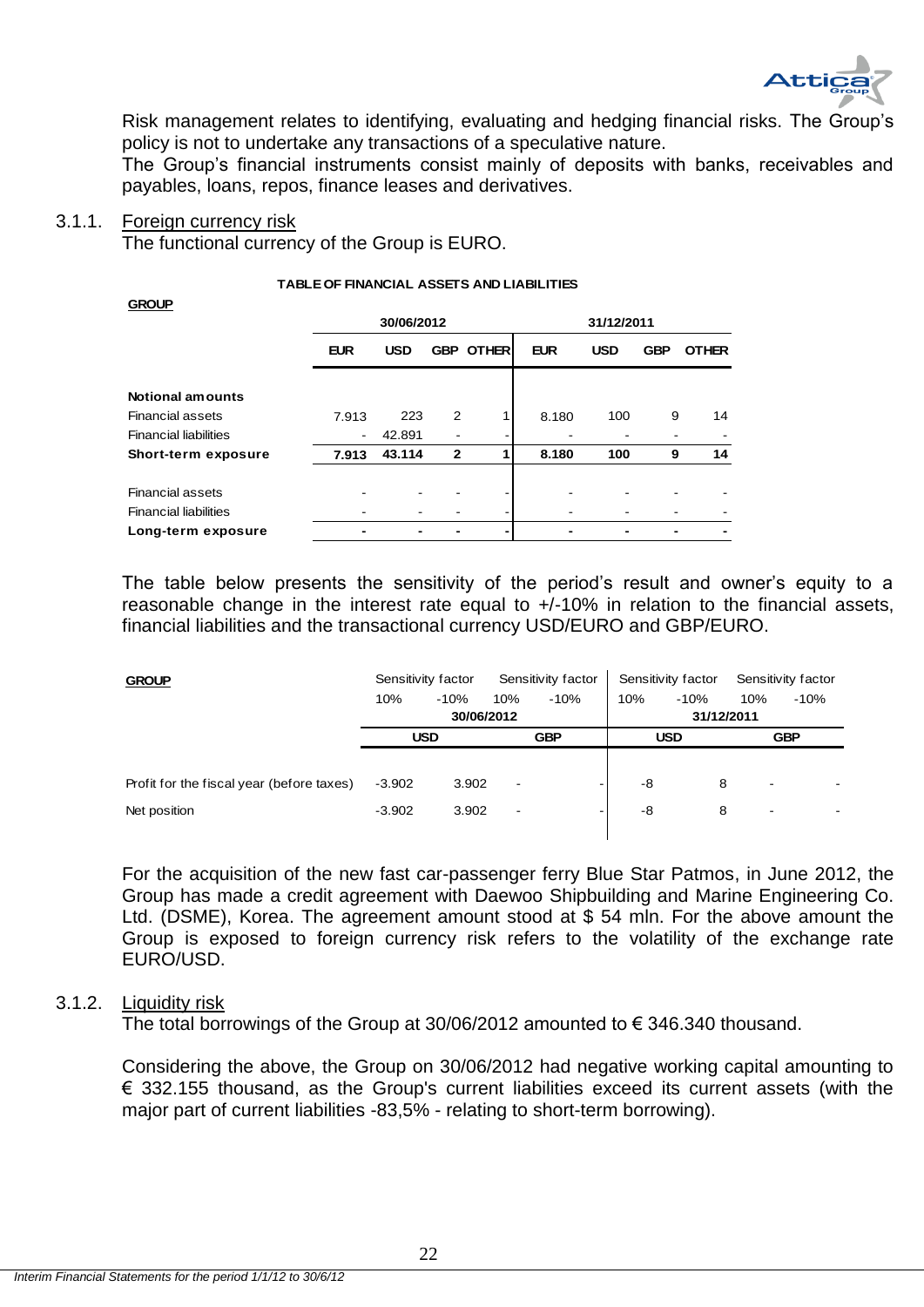

At the end of the previous fiscal year, the Group proceeded to reclassification of loans amounting to € 268.255 thousand from the line of the Statement of Financial Position "Long Term Loan Liabilities" to the line "Short Term Loan Liabilities", given that on December 31, 2011 there were not met the financial conditions (covenants) that regulate the related borrowings and, at the same time, provide the cancellation right to creditors in this case, which would make the borrowings immediately repayable.

As at the financial statements approval date, the Group's Management was in advanced negotiations with creditor banks on restructuring the debt. In particular, there has been established an informal committee of lenders, which is in the process of negotiating restructuring of repayment terms and conditions of existing loans with the Group.

On this basis, the Group's lenders have stated that they appreciate the efforts, made by the Group, and declared their intention to resume negotiations on the basis of constructive dialogue and estimate that there are reasonable chances that the two parties will reach a restructuring of debt.

In this context, the Group's Management, as at the time of preparation of financial statements, considers it reasonable that the negotiations will be successful, to the benefit of the Lenders and the Group.

At the same time, the Group Management, from April 2012, is in advanced negotiations process regarding refinancing of short-term borrowings, standing at € 40 million. The Group Management believes that the process will be completed successfully.

Along with the negotiations with the banks as mentioned above, the Group proceeded to a series of actions, aimed at enhancing its liquidity, including as follows:

- The Group's Management has taken steps to reduce operating costs over the past two years and the interim period, thus significantly reducing administrative costs by 12% and expenses per vessel by 5%, despite the increase in oil prices. In the current period, the Group's Management will continue intensive and effective implementation of the plan to reduce costs and improve cash flows over the next three years.

- Journey times on certain routes have been reduced in order to reduce the fuel consumption.

- In any case the Group observes the course of demand of its operated routes and adjust the number of routes in order to improve the traffic volumes per route.

- Attica's main shareholder, Marfin Investment Group, has paid the total amount of Euro 13,0 mln against Attica's capital increase. From the above amount, Euro 7,0 mln has been paid on 19<sup>th</sup> December, 2011 and a further Euro 6,0 mln on 21<sup>st</sup> February, 2012.

In light of the above actions and good cooperation with the Group's lenders, we estimate that the Group will not face problems of funding and liquidity.

## <span id="page-23-0"></span>**4. Consolidation - Joint service agreement**

## 4.1. Consolidation of the subsidiaries of Attica Holdings S.A.

The following directly subsidiaries are being consolidated using the full consolidation method.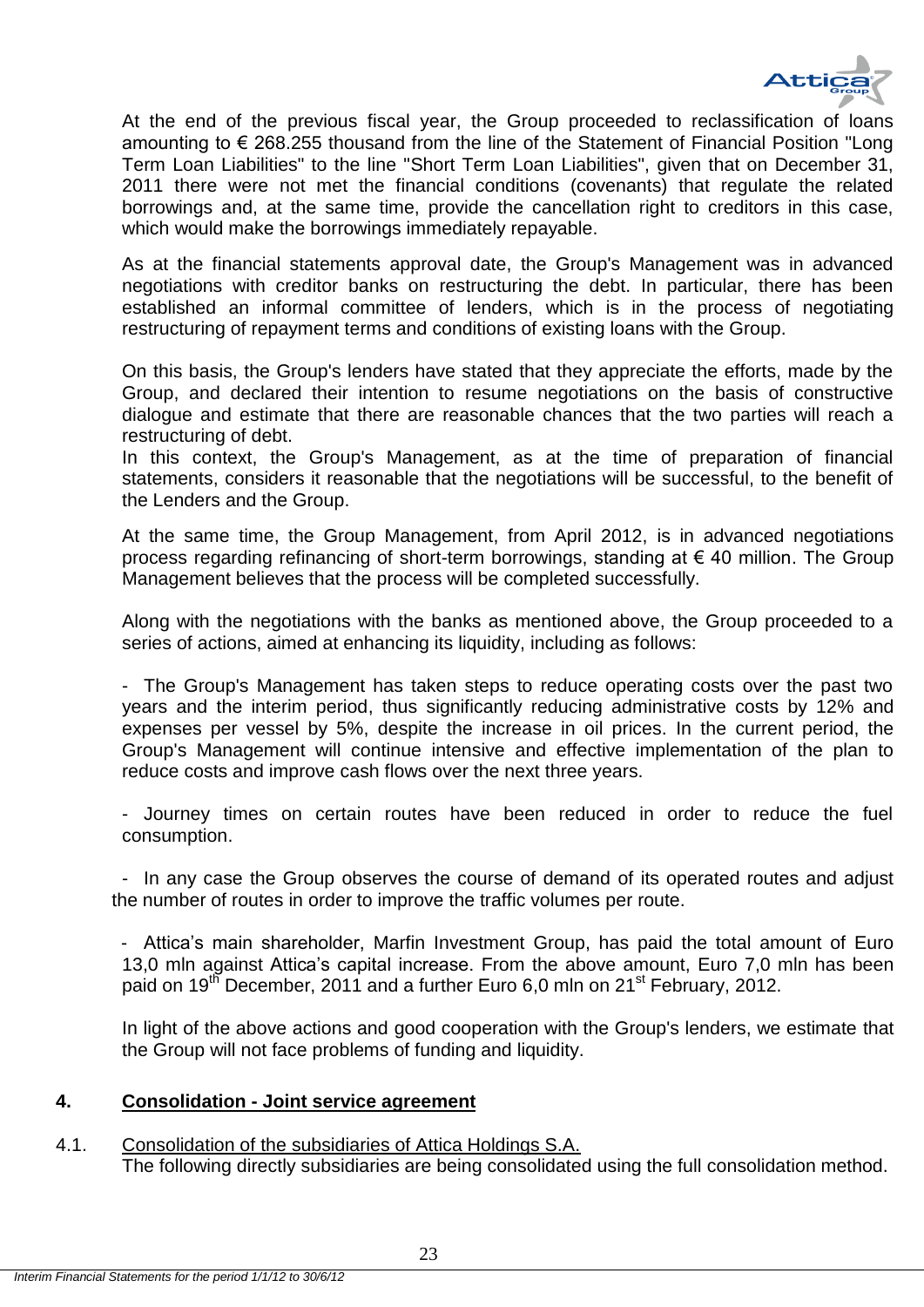

|                                                       |                |      |                                                                               |            | 30/06/2012 |                            |                                |                                         |
|-------------------------------------------------------|----------------|------|-------------------------------------------------------------------------------|------------|------------|----------------------------|--------------------------------|-----------------------------------------|
| Subsidiary                                            | Carrying       |      | % of direct % of indirect<br>amount participation participation participation | % of total | Country    | Nature of<br>Relationship  | <b>Consolidation</b><br>Method | <b>Unaudited</b><br><b>Fiscal Years</b> |
| SUPERFAST EPTA MC.                                    | 49             | 100% | 0%                                                                            | 100%       | Greece     | Direct                     | Full                           | 2007-2011                               |
| SUPERFAST OKTO MC.                                    | 32             | 100% | 0%                                                                            | 100%       | Greece     | Direct                     | Full                           | 2007-2011                               |
| SUPERFAST ENNEA MC.                                   | 1.005          | 100% | 0%                                                                            | 100%       | Greece     | Direct                     | Full                           | 2007-2011                               |
| SUPERFAST DEKAMC.                                     | 53             | 100% | 0%                                                                            | 100%       | Greece     | Direct                     | Full                           | 2007-2011                               |
| NORDIA MC.                                            | 22             | 100% | 0%                                                                            | 100%       | Greece     | Direct                     | Full                           | 2007-2011                               |
| MARIN MC.                                             | 2.306          | 100% | 0%                                                                            | 100%       | Greece     | Direct                     | Full                           | 2007-2011                               |
| ATTICA CHALLENGE LTD                                  | 327            | 100% | 0%                                                                            | 100%       | Malta      | Direct                     | Full                           |                                         |
| <b>ATTICA SHIELD LTD</b>                              | $\overline{2}$ | 100% | 0%                                                                            | 100%       | Malta      | Direct                     | Full                           |                                         |
| ATTICA PREMIUM S.A.                                   | $\Omega$       | 100% | 0%                                                                            | 100%       | Greece     | Direct                     | Full                           | 2006-2011                               |
| SUPERFAST DODEKA (HELLAS) INC. &<br>CO JOINT VENTURE  |                | 0%   | 0%                                                                            | 0%         | Greece     | Under common<br>management | Full                           | 2007-2011                               |
| SUPERFAST FERRIES S.A.                                | $\Omega$       | 100% | 0%                                                                            | 100%       | Liberia    | Direct                     | Full                           | 2010-2011                               |
| SUPERFAST PENTE INC.                                  | $\Omega$       | 100% | 0%                                                                            | 100%       | Liberia    | <b>Direct</b>              | Full                           | 2007-2011                               |
| SUPERFAST EXI INC.                                    | 24.830         | 100% | 0%                                                                            | 100%       | Liberia    | Direct                     | Full                           | 2007-2011                               |
| SUPERFAST ENDEKAINC.                                  | 36.234         | 100% | 0%                                                                            | 100%       | Liberia    | <b>Direct</b>              | Full                           | 2007-2011                               |
| SUPERFAST DODEKA INC.                                 | $\Omega$       | 100% | 0%                                                                            | 100%       | Liberia    | Direct                     | Full                           | 2007-2011                               |
| BLUE STAR FERRIES MARITIME S.A.                       | 195.764        | 100% | 0%                                                                            | 100%       | Greece     | Direct                     | Full                           | 2008-2011                               |
| BLUE STAR FERRIES JOINT VENTURE                       |                | 0%   | 0%                                                                            | 0%         | Greece     | Under common<br>management | Full                           | 2008-2011                               |
| <b>BLUE STAR FERRIES S.A.</b>                         | 2.668          | 100% | 0%                                                                            | 100%       | Liberia    | Direct                     | Full                           | 2010-2011                               |
| WATERFRONT NAVIGATION COMPANY                         | 1              | 100% | 0%                                                                            | 100%       | Liberia    | Direct                     | Full                           |                                         |
| THELMO MARINE S.A.                                    | 77             | 100% | 0%                                                                            | 100%       | Liberia    | Direct                     | Full                           |                                         |
| BLUE ISLAND SHIPPING INC.                             | 29             | 100% | 0%                                                                            | 100%       | Panama     | <b>Direct</b>              | <b>Full</b>                    |                                         |
| STRINTZIS LINES SHIPPING LTD.                         | 22             | 100% | 0%                                                                            | 100%       | Cyprus     | Direct                     | Full                           |                                         |
| SUPERFAST ONE INC.                                    | 20.624         | 100% | 0%                                                                            | 100%       | Liberia    | <b>Direct</b>              | Full                           | 2008-2011                               |
| SUPERFAST TWO INC.                                    | 22.765         | 100% | 0%                                                                            | 100%       | Liberia    | Direct                     | Full                           | 2009-2011                               |
| ATTICA FERRIES M.C.                                   | 4.612          | 100% | 0%                                                                            | 100%       | Greece     | Direct                     | Full                           | 2009-2011                               |
| BLUE STAR FERRIES MARITIME S.A. &<br>CO JOINT VENTURE |                | 100% | 0%                                                                            | 100%       | Greece     | Under common<br>management | Full                           | 2009-2011                               |
| <b>BLUE STAR M.C.</b>                                 | 28.669         | 100% | 0%                                                                            | 100%       | Greece     | Direct                     | Full                           | 2009-2011                               |
| BLUE STAR FERRIES M.C.                                | 29.007         | 100% | 0%                                                                            | 100%       | Greece     | <b>Direct</b>              | Full                           | 2009-2011                               |
| ATTICA FERRIES MARITIME S.A.                          | 94             | 100% | 0%                                                                            | 100%       | Greece     | Direct                     | Full                           | 2011                                    |

The subsidiaries registered outside the European Union, which do have an establishment in Greece, are not obliged to taxation audit.

For all the companies of the Group, there are no changes of the method of consolidation.

There are no companies which have been consolidated in the present period while they have not been consolidated either in the previous period or in the same period of the fiscal year 2011.

There are no companies which have not been consolidated in the present period while they have been consolidated either in the previous period or in the same period of the fiscal year 2011.

There are no companies of the Group which have not been consolidated in the consolidated financial statements.

## <span id="page-24-0"></span>4.2. Agreement between ATTICA HOLDINGS S.A. and ANEK

On  $24<sup>th</sup>$  May, 2011 the Group announced the signing of a joint service agreement with ANEK Lines for the employment of vessels of the two companies in the international route Patras – Igoumenitsa – Ancona and the domestic route Piraeus – Herakleion, Crete.

Therefore, the Joint Venture company "Anek S.A. – Superfast Endeka (Hellas) Inc" (distrinctive name "Anek – Superfast") has been established in which participate the companies Anek S.A., Superfast Exi (Hellas) Inc., Superfast Endeka (Hellas) Inc. and Attica Ferries M.C.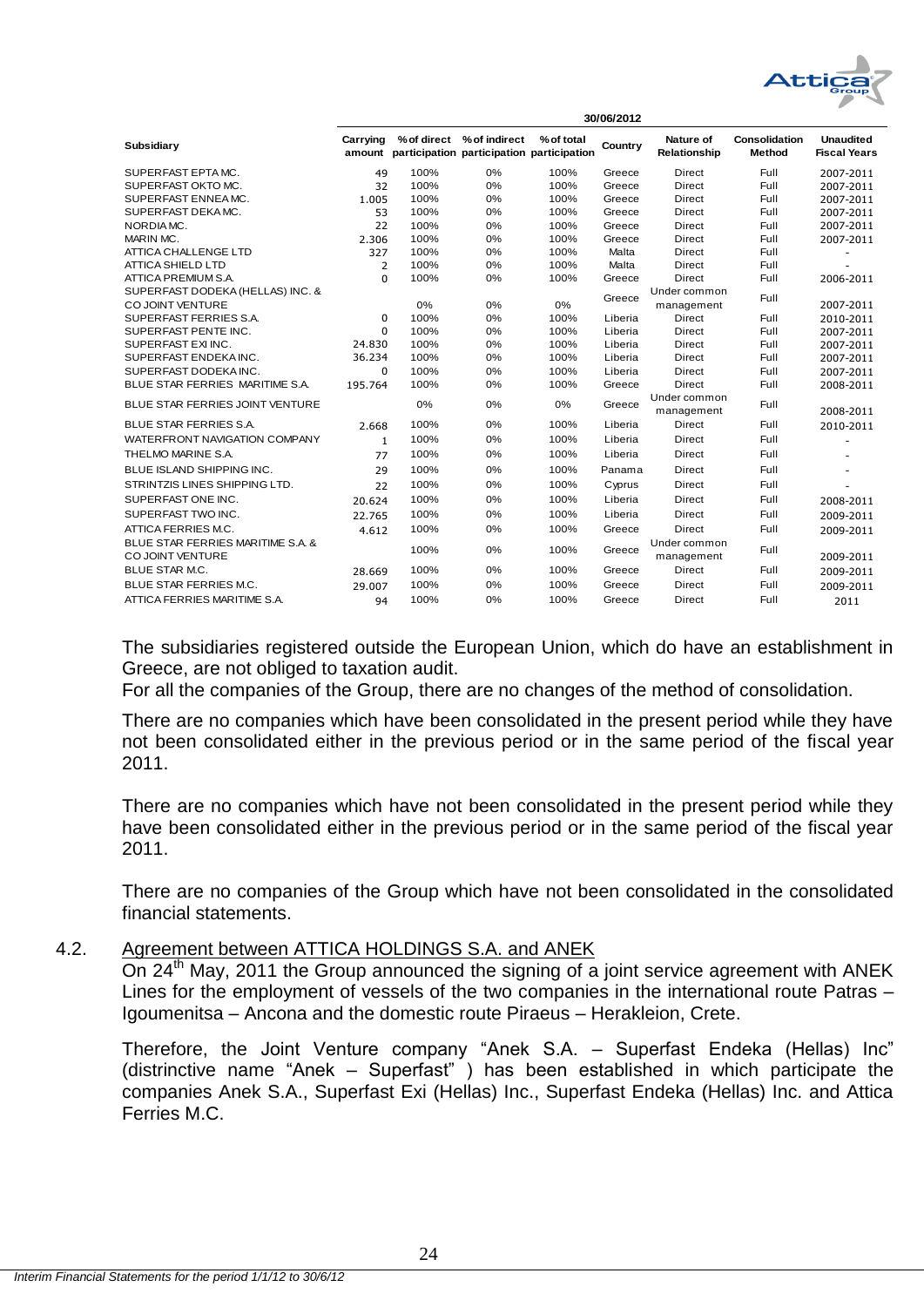

## <span id="page-25-0"></span>**5. Related Party disclosures**

<span id="page-25-1"></span>5.1. Intercompany transactions between ATTICA HOLDINGS S.A. and other companies of Attica **Group** 

The parent company has an amount of Euro 1.499 thousand as receivable dividend arising from its 100% subsidiary company Blue Star Ferries Maritime S.A.

The parent company participated in the share capital increase of its 100% subsidiaries Superfast One Inc. and Superfast Endeka Inc. with the amount of Euro 1.890 thousand and Euro 6.000 thousand respectively.

Furthermore, the 100% subsidiary Attica Shield LTD has decided to return part of its share capital to the parent company Attica Holdings S.A. due to its share capital decrease. The capital return amounts Euro 1.896 thousand.

The intercompany balances as at  $30<sup>th</sup>$  June, 2012 between the Group's companies arising from its corporate structure (see  $\S$  4.1. of the financial statements at 31<sup>st</sup> December, 2011) are the following:

- a) Between the shipowning companies of the Group stood at Euro 44.160 thousand.
- b) Balances of Attica Premium S.A. arising from its transactions with the Group's maritime entities stood at Euro 877 thousand.

c) Between Blue Star Ferries Maritime S.A. & Co Joint Venture and the shipowning companies of the Group stood at Euro 75.190 thousand.

The above amounts are written-off in the consolidated accounts of ATTICA GROUP.

## <span id="page-25-2"></span>5.1.1. Intercompany transactions between ATTICA HOLDINGS S.A. and the companies of MARFIN INVESTMENT Group

| Sales | <b>Purchases</b> | Receivables<br>from | Payables<br>to |
|-------|------------------|---------------------|----------------|
|       | 623              | 1.448               | 260            |
|       | 4                |                     | 3              |
|       | 31               |                     | 22             |
|       | 197              |                     | 129            |
|       | 137              |                     | 52             |
|       | 5                |                     |                |
|       | 19               |                     | 21             |
|       | 19               |                     | 22             |
|       | 78               |                     | 96             |
|       |                  |                     | 13.000         |
|       | 1.113            | 1.448               | 13.605         |
|       | 3.409<br>3.409   |                     |                |

### <span id="page-25-3"></span>5.2. Guarantees

The parent company has guaranteed to lending banks the repayment of loans of the Group's vessels amounting Euro 338.923 thousand.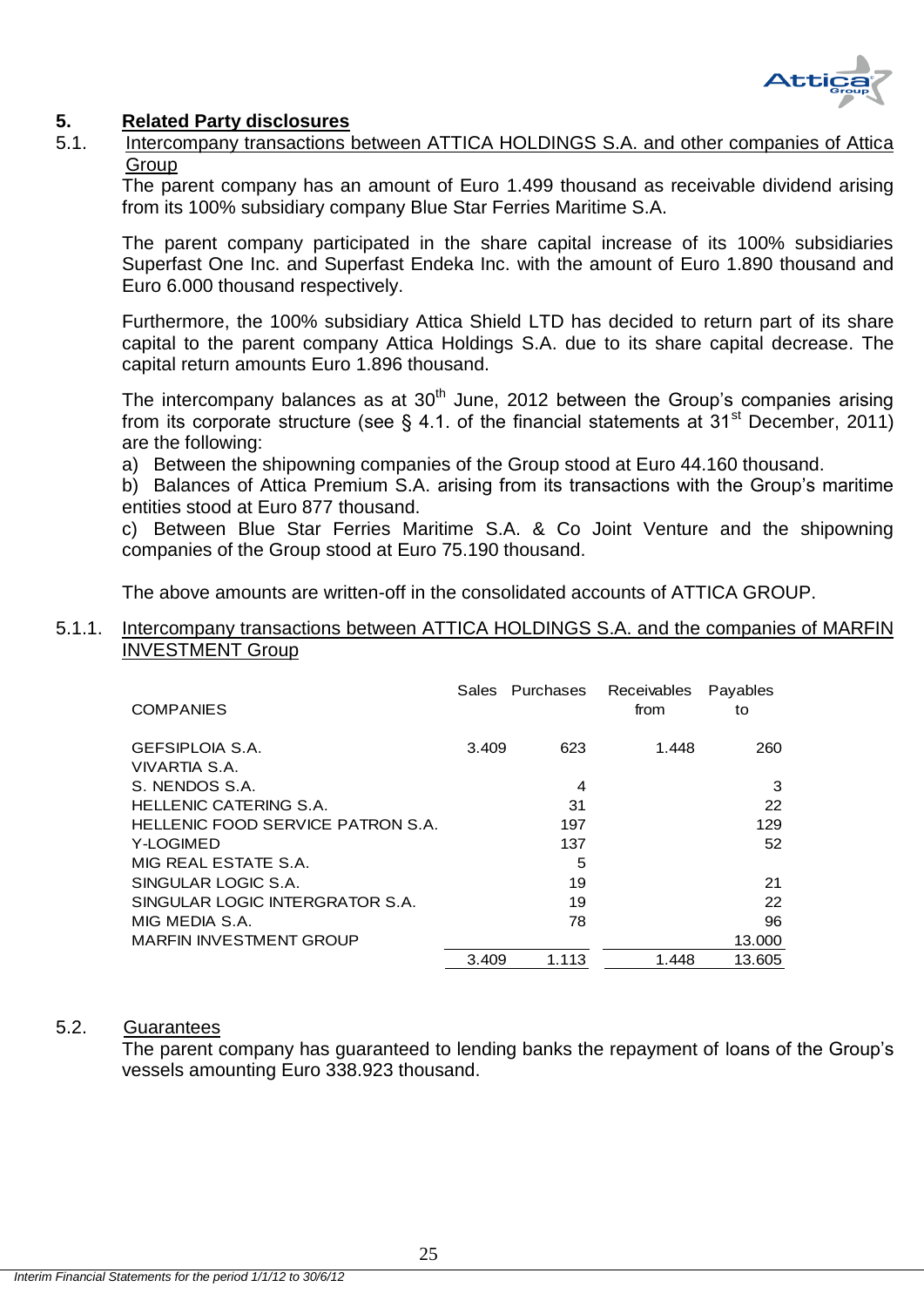

## <span id="page-26-0"></span>5.3. Board of Directors and Executive Directors' Fees

#### **Key management compensation**

|                                     | <b>Amounts in Euro</b> |            |  |
|-------------------------------------|------------------------|------------|--|
|                                     | 30/06/2012             | 30/06/2011 |  |
| Salaries & other employees benefits | 1.555                  | 1.730      |  |
| Social security costs               | 137                    | 234        |  |
| <b>B.O.D. Remuneration</b>          |                        |            |  |
| <b>Termination benefits</b>         |                        |            |  |
| Other long-term benefits            |                        |            |  |
| Share-based payments                |                        |            |  |
| Total                               | 1.692                  | 1.964      |  |
| Number of key management personnel  | 14                     | 14         |  |

Key management personnel are those persons having authority and responsibility for planning, directing and controlling the activities of the entity, directly or indirectly, including any director (whether executive or otherwise) of that entity.

### <span id="page-26-1"></span>**6. General information for the Financial Statements (period 1-1 to 30-06-2012)**

The figures of the period  $1/1 - 30/6/2012$  are not fully comparable with the corresponding figures of continuing operations of the previous year because:

- a) the vessel Superferry II operated in Kyklades routes until its sale on 1<sup>st</sup> March, 2011.
- b) the vessel Blue Star Delos operated in Kyklades routes from  $15<sup>th</sup>$  November, 2011.

#### <span id="page-26-2"></span>6.1. Revenue Analysis and Geographical Segments Report

The Group has decided to provide information based on the geographical segmentation of its operations.

The Group operates in the Greek Domestic Routes and in Adriatic Sea The Group's vessels provide transportation services to passengers, private vehicles and freight.

#### **Seasonality**

The Company's sales are highly seasonal. The highest traffic for passengers and vehicles is observed during the months July, August and September while the lowest traffic for passengers and vehicles is observed between November and February. On the other hand, freight sales are not affected significantly by seasonality.

The Company, as a holding company, does not have any sales activity and for this reason there is no revenue analysis by geographical segment.

The consolidated results and other information per segment for the period 1/01 – 30/06 2012 are as follows: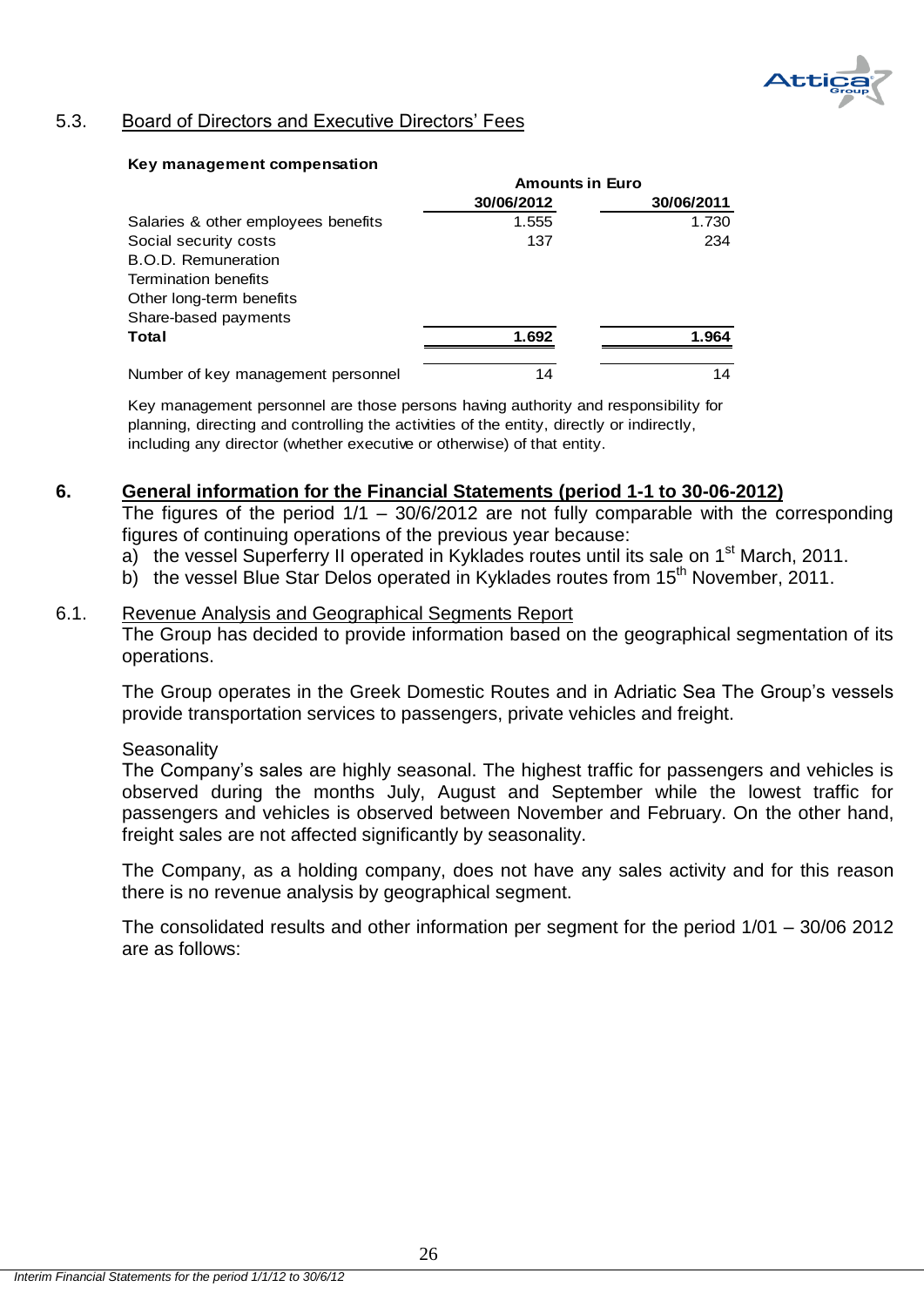

|                                                         | <b>GROUP</b>       |                 |        |            |
|---------------------------------------------------------|--------------------|-----------------|--------|------------|
|                                                         | 1/1-30/06/2012     |                 |        |            |
| Geographical Segment                                    | Domestic<br>Routes | Adriatic<br>Sea | Other  | Total      |
| Income elements                                         |                    |                 |        |            |
| Fares                                                   | 54.727             | 40.722          |        | 95.449     |
| <b>On-board Sales</b>                                   | 3.532              | 3.682           |        | 7.214      |
| <b>Total Revenue</b>                                    | 58.259             | 44.404          | 0      | 102.663    |
| <b>Operating Expenses</b>                               | $-59.316$          | $-48.765$       |        | $-108.081$ |
| Management & Distribution Expenses                      | $-10.376$          | $-8.536$        | $-747$ | $-19.659$  |
| Other revenue / expenses                                | 687                | 548             |        | 1.235      |
| Earnings before taxes, investing and financial results  | $-10.746$          | $-12.349$       | $-747$ | $-23.841$  |
| <b>Financial results</b>                                | $-4.203$           | $-1.723$        | -4     | $-5.929$   |
| Earnings before taxes, investing and financial results, |                    |                 |        |            |
| depreciation and amortization                           | $-2.823$           | $-7.131$        | $-706$ | $-10.660$  |
| Profit/Loss before Taxes                                | $-14.949$          | $-14.071$       | $-750$ | $-29.770$  |
| Income taxes                                            | -6                 | $-28$           |        | $-34$      |
| Profit / Loss after Taxes                               | $-14.955$          | $-14.099$       | $-750$ | $-29.804$  |
| Customer geographic distribution                        |                    |                 |        |            |
| Greece                                                  | 89.238             |                 |        |            |
| Europe                                                  | 13.267             |                 |        |            |
| Third countries                                         | 158                |                 |        |            |
| <b>Total Fares &amp; Travel Agency Services</b>         | 102.663            |                 |        |            |
|                                                         |                    | 30/06/2012      |        |            |
|                                                         | Domestic           | Adriatic        |        |            |

|                                           | <b>JUIUUI ZU I Z</b> |          |       |           |
|-------------------------------------------|----------------------|----------|-------|-----------|
| Geographical Segment                      | Domestic             | Adriatic | Other | Total     |
|                                           | Routes               | Sea      |       |           |
| <b>Assets and liabilities figures</b>     |                      |          |       |           |
| Vessels' Book Value at 01/01              | 402.600              | 281.116  |       | 683.716   |
| Improvements / Additions                  |                      |          |       |           |
| Vessel acquisitions in the present period | 69.009               |          |       | 69.009    |
| Depreciation for the Period               | $-8.010$             | $-4.746$ |       | $-12.756$ |
| Net Book Value of vessels at 30/06        | 463.599              | 276.370  |       | 739.969   |
| Other tangible Assets                     |                      |          | 1.840 | 1.840     |
| <b>Total Net Fixed Assets</b>             | 463.599              | 276.370  | 1.840 | 741.809   |
| Secured Ioans                             | 196.259              | 145.738  |       | 341.997   |
| Non assigned secured loans                |                      |          | 4.343 | 4.343     |
|                                           |                      |          |       |           |

The revenue of the Group is derived from the agents based abroad.

Agreements sheet of Assets and Liabilities at 30/06/2012

| Net Book Value of vessels            | Euro 741,809 |
|--------------------------------------|--------------|
| <b>Unallocated Assets</b>            | Euro 87.448  |
| Total Assets                         | Euro 829.257 |
| Long-term and Short-term liabilities | Euro 346,340 |
| <b>Unallocated Liabilities</b>       | Euro 109.081 |
| <b>Total Liabilities</b>             | Euro 455.421 |

The vessels owned by the Group have been mortgaged as security of long term borrowings for an amount of Euro 885.538 thousand.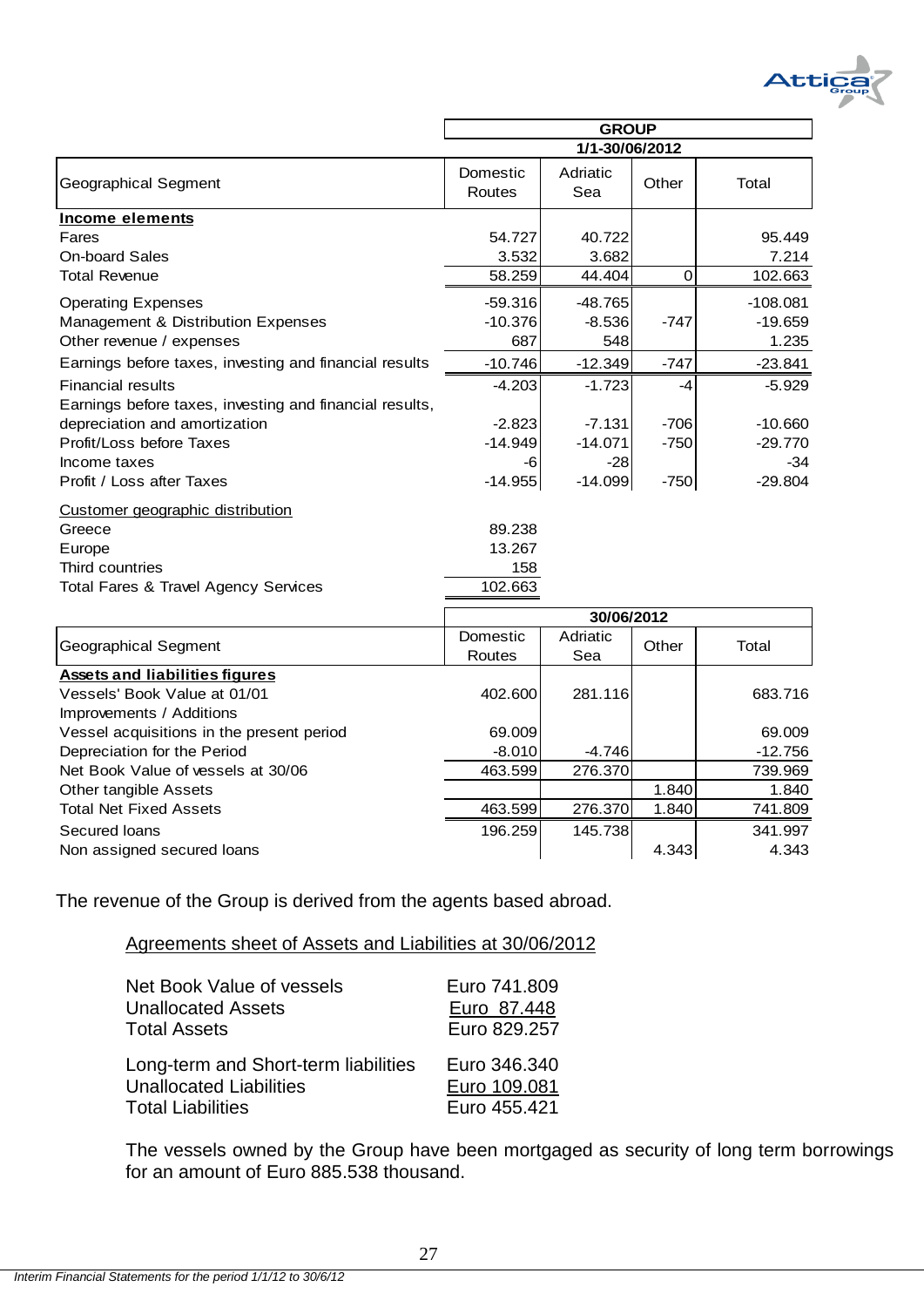

Revenue from Fares in Domestic routes includes the grants received for public services amounting Euro 5.529 thousand for the period 1/01 – 30/06/2012 and Euro 4.687 thousand for the period 1/01 – 30/06/2011.

The consolidated results and other information per segment for the period 1/01 – 30/06 2011 are as follows:

|                                                         | <b>GROUP</b>       |                 |          |            |
|---------------------------------------------------------|--------------------|-----------------|----------|------------|
|                                                         | 1/1-30/06/2011     |                 |          |            |
| <b>Geographical Segment</b>                             | Domestic<br>Routes | Adriatic<br>Sea | Other    | Total      |
| Income elements                                         |                    |                 |          |            |
| Fares                                                   | 60.381             | 42.129          |          | 102.510    |
| <b>On-board Sales</b>                                   | 3.917              | 5.028           |          | 8.945      |
| Travel Agency Services (Intersector Sales)              |                    |                 | 19       | 19         |
| Intersector Sales Write-offs                            |                    |                 | $-18$    | $-18$      |
| <b>Total Revenue</b>                                    | 64.298             | 47.157          | 1        | 111.456    |
| <b>Operating Expenses</b>                               | $-63.885$          | $-55.763$       |          | $-119.648$ |
| Management & Distribution Expenses                      | $-13.348$          | $-8.599$        | $-1.406$ | $-23.353$  |
| Other revenue / expenses                                | 326                | 922             | 94       | 1.342      |
| Earnings before taxes, investing and financial results  | $-12.609$          | $-16.283$       | $-1.311$ | $-30.203$  |
| <b>Financial results</b>                                | $-3.982$           | $-3.472$        | $-209$   | $-7.663$   |
| Profit from sale of assets                              | 3.928              |                 |          | 3.928      |
| Earnings before taxes, investing and financial results, |                    |                 |          |            |
| depreciation and amortization                           | $-4.702$           | $-10.583$       | $-1.269$ | $-16.554$  |
| Profit/Loss before Taxes                                | $-12.663$          | $-19.753$       | $-1.521$ | $-33.937$  |
| Income taxes                                            | $-17$              | $-25$           |          | $-42$      |
| Profit/Loss after Taxes                                 | $-12.680$          | $-19.778$       | $-1.521$ | $-33.979$  |
| Customer geographic distribution                        |                    |                 |          |            |
| Greece                                                  | 98.898             |                 |          |            |
| Europe                                                  | 12.074             |                 |          |            |
| Third countries                                         | 484                |                 |          |            |
| Total Fares & Travel Agency Services                    | 111.456            |                 |          |            |

|                                           |           | 1/1-31/12/2011 |           |           |  |
|-------------------------------------------|-----------|----------------|-----------|-----------|--|
|                                           | Domestic  | Adriatic       | Other     | Total     |  |
| Geographical Segment                      | Routes    | Sea            |           |           |  |
| <b>Assets and liabilities figures</b>     |           |                |           |           |  |
| Vessels' Book Value at 01/01              | 370.912   | 311.957        |           | 682.869   |  |
| Improvements / Additions                  | 80        |                |           | 80        |  |
| Vessels' redeployment                     |           |                |           |           |  |
| Vessel acquisitions in the present period | 69.082    |                |           | 69.082    |  |
| Vessel impairments in the present period  | $-21.165$ |                | $-20.661$ | $-41.826$ |  |
| Depreciation for the Period               | $-16.309$ | $-10.180$      |           | $-26.489$ |  |
| Net Book Value of vessels at 31/12        | 354.683   | 301.777        |           | 683.716   |  |
| Other tangible Assets*                    |           |                | 29.209    | 29.209    |  |
| <b>Total Net Fixed Assets</b>             | 354.683   | 301.777        | 29.209    | 712.925   |  |
| Secured Ioans                             | 196.794   | 145.981        |           | 342.775   |  |
| Non assigned secured loans                |           |                | 3.549     | 3.549     |  |

\* The line "Other tangible Assets" includes the parent company and the subsidiary shipowning company of the under construction vessel, Blue Star Patmos.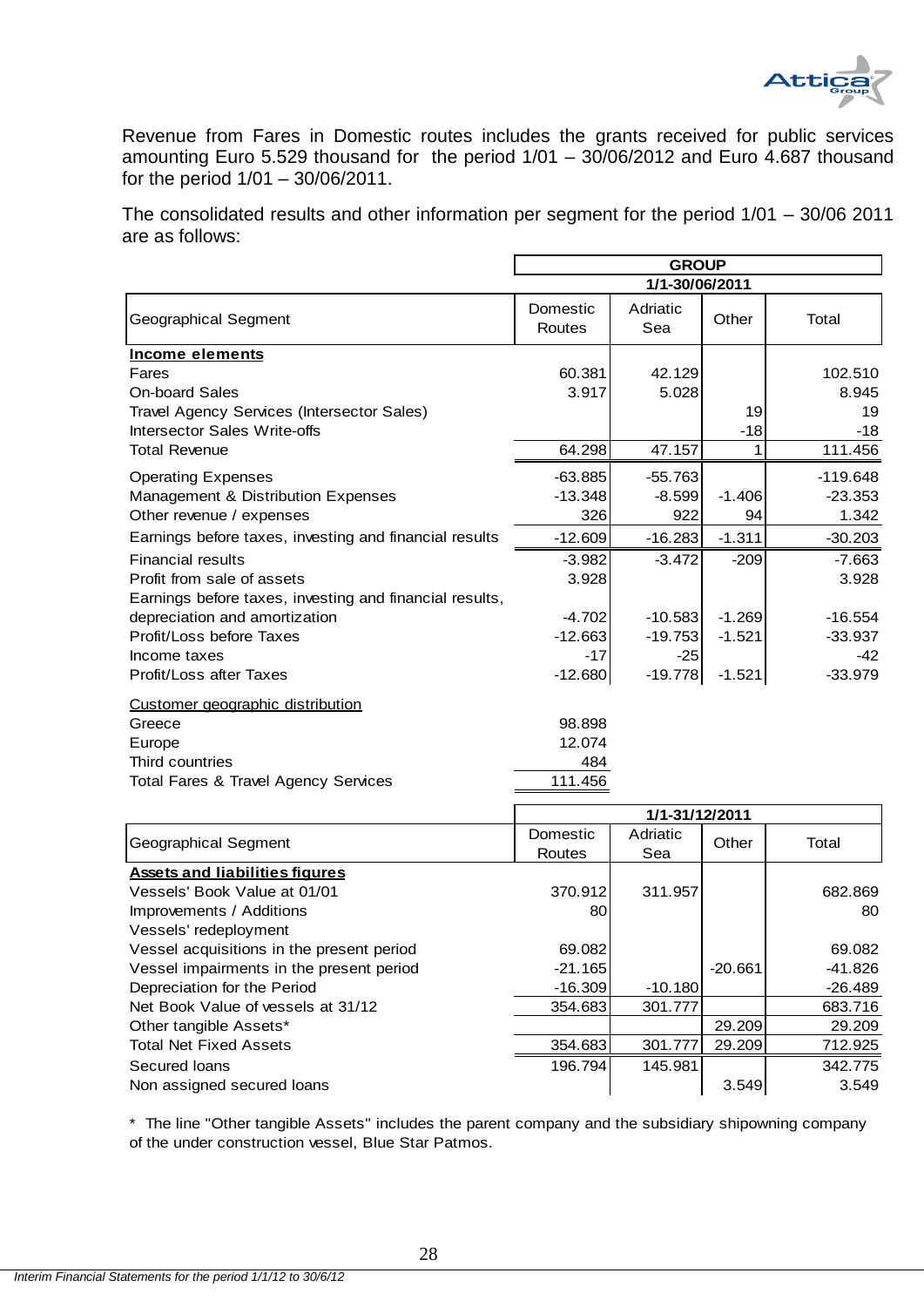

Agreements sheet of Assets and Liabilities at 31/12/2011

| <b>Net Book Value of vessels</b>     | Euro 712.925 |
|--------------------------------------|--------------|
| <b>Unallocated Assets</b>            | Euro 81.906  |
| <b>Total Assets</b>                  | Euro 794,831 |
| Long-term and Short-term liabilities | Euro 346.324 |
| <b>Unallocated Liabilities</b>       | Euro 42.292  |
| <b>Total Liabilities</b>             | Euro 388.616 |

## <span id="page-29-0"></span>6.2. Cost of sales

Cost of sales has been negatively affected compared to the previous period on the one hand due to the fact that the number of sailings has been decreased on the other hand due to the fact that the journey time on certain routes has been reduced.

### <span id="page-29-1"></span>6.3. Administrative expenses

Administrative expenses has been negatively affected compared to the previous period due to the fact that the management of the Group has proceeded the decrease of the administrative expenses.

## <span id="page-29-2"></span>6.4. Distribution expenses

Distribution expenses has been negatively affected compared to the previous period due to the decrease of advertising expenses and sales commission and further more due to the revenue decrease.

### <span id="page-29-3"></span>6.5. Tangible assets

Tangible assets increased compared to 31<sup>st</sup> December, 2011. This increase was due to the acquisition of the new-built Ro-Pax vessel Blue Star Patmos.

### <span id="page-29-4"></span>6.6. Other current assets

Other current assets increased compared to 31/12/2011. This increase was due to the vessels' dry dock.

## <span id="page-29-5"></span>6.7. Cash and cash equivalents The figure "Cash and cash equivalents" has no significant change compared to 31/12/2011.

## <span id="page-29-6"></span>6.8. Share capital – Share premium – Total comprehensive income

The share capital amounts to Euro 57.498 thousand and is divided in 191.660.320 common registered voting shares with a nominal value of Euro 0,30 each.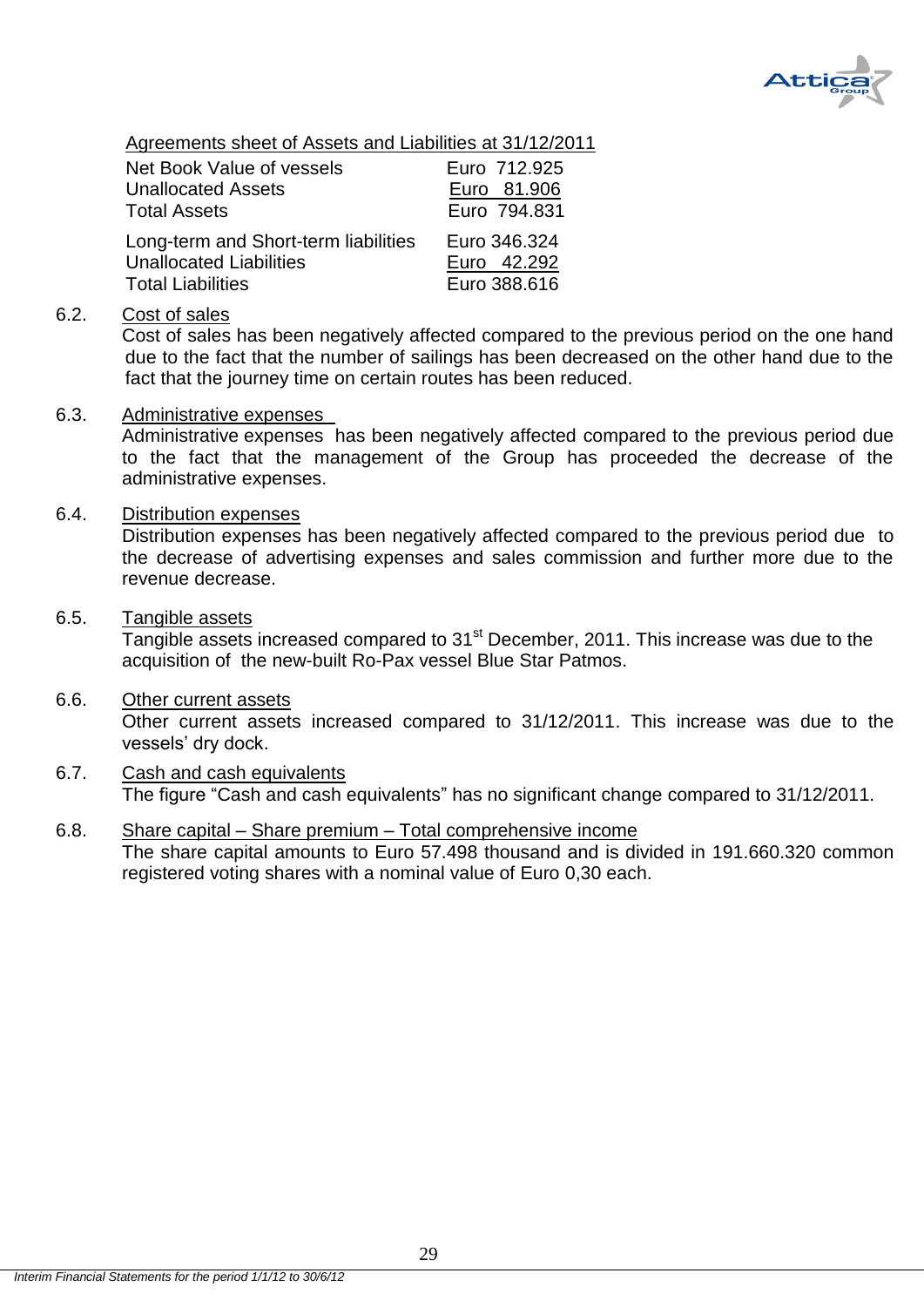

| <b>GROUP</b>                               | Number of     | <b>Nominal</b> | Value of      | <b>Share</b> |
|--------------------------------------------|---------------|----------------|---------------|--------------|
|                                            | <b>Shares</b> | value          | common shares | premium      |
| Balance as of 01/01/2012                   | 191.660.320   | 0,30           | 57.498        | 290.011      |
| Capitalisation of share premium            |               |                |               |              |
| Share issue                                |               |                |               |              |
| - Common                                   |               |                |               |              |
| - Preference                               |               |                |               |              |
| Expenses related to share capital increase |               |                |               |              |
| Balance as of 30/06/2012                   | 191.660.320   | 0,30           | 57.498        | 290.011      |
|                                            | Number of     | <b>Nominal</b> | Value of      | <b>Share</b> |
| <b>COMPANY</b>                             | <b>Shares</b> | value          | common shares | premium      |
| Balance as of 01/01/2012                   | 191.660.320   | 0,30           | 57.498        | 290.011      |
| Capitalisation of share premium            |               |                |               |              |
| Share issue                                |               |                |               |              |
| - Common                                   |               |                |               |              |
| - Preference                               |               |                |               |              |
| Expenses related to share capital increase |               |                |               |              |
| Balance as of 30/06/2012                   | 191.660.320   | 0,30           | 57.498        | 290.011      |

"Other comprehensive income after tax" amounting - Euro 32.379 thousand refer to the Group's expense, - Euro 29.804 thousand and to the exchange rate hedging of Euro / US Dollar, - Euro 2.575 thousand. For the company "Total comprehensive income for the period after tax" amounting - Euro 756 thousand refer to the company's profit Euro 292 thousand and the measurement of the subsidiary company Attica Shield LTD amounting - Euro 1.048 thousand.

## <span id="page-30-0"></span>6.9. Other reserves – Retained earnings

For the amortization of retained losses, the General Meeting on 28<sup>th</sup> June 2012 approved the offsetting of a part of the Company's special reserve. The above offsetting amounts to Euro 59.902 thousand in accordance with article 4, paragraph 4 of cl 2190/1920.

### <span id="page-30-1"></span>6.10. Other long- term liabilities

The figure " other long-term liabilities" includes the credit from Daewoo Shipbuilding and Marine Engineering Co. Ltd. (DSME), for the delivery of the new-built Ro-Pax vessel Blue Star Patmos.

## <span id="page-30-2"></span>6.11. Trade and other payables

―Trade and other payables‖ increased mainly due to the fact that the Group has decided to change the credit policy and further more due to the current liability of Euro 4.289 thousand for the delivery of the new-built Ro-Pax vessel Blue Star Patmos.

## <span id="page-30-3"></span>6.12. Long-term and Short-term borrowings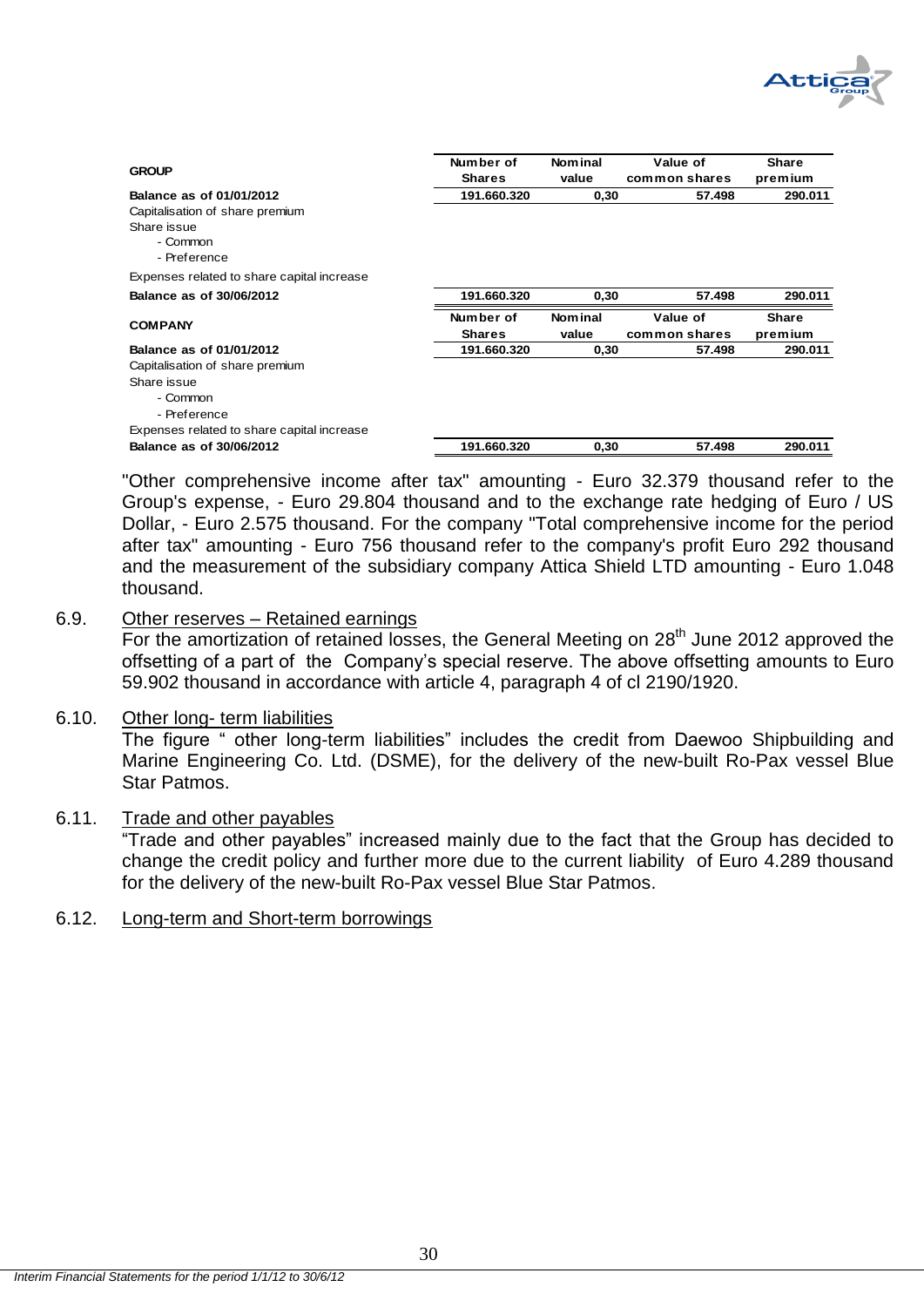

#### **Long-term borrowings Short-term dept**

| Long-term borrowings                                    | 30/06/2012                                | 31/12/2011        |                         |              |                   |
|---------------------------------------------------------|-------------------------------------------|-------------------|-------------------------|--------------|-------------------|
| Obligations under finance lease                         |                                           | 2                 |                         |              |                   |
| Secured Loans                                           | 178.411                                   | 178.763           |                         |              |                   |
| <b>Bonds</b>                                            | 123.606                                   | 124.013           |                         |              |                   |
| Less: Long-term loans payable in next<br>financial year | $-302.017$                                | $-302.776$        |                         |              |                   |
| <b>Total of long-term loans</b>                         | 0                                         | $\mathbf{2}$      |                         |              |                   |
| Short-term dept                                         | 30/06/2012                                | 31/12/2011        |                         |              |                   |
| Obligations under finance lease                         | 28                                        | 52                |                         |              |                   |
| <b>Secured Loans</b>                                    | 41.870                                    | 41.069            |                         |              |                   |
| <b>Bank Loans</b>                                       | 2.425                                     | 2.425             |                         |              |                   |
| More: Long-term loans payable in next<br>financial year | 302.017                                   | 302.776           |                         |              |                   |
| Total of short-term loans                               | 346.340                                   | 346.322           |                         |              |                   |
| Amounts in €                                            |                                           |                   |                         |              |                   |
| Borrowings as of 30/6/2012                              | <b>Obligations under</b><br>finance lease | <b>Bank Loans</b> | <b>Secured</b><br>Loans | <b>Bonds</b> | <b>Borrowings</b> |
| Within 1year                                            | 28                                        | 2.425             | 220.281                 | 123.606      | 346.340           |
| After 1year but not more than 5 years                   |                                           |                   |                         |              | 0                 |
| More than five years                                    |                                           |                   |                         |              |                   |
|                                                         | 28                                        | 2.425             | 220.281                 | 123.606      | 346.340           |
| Amounts in $\epsilon$                                   |                                           |                   |                         |              |                   |
| Borrowings as of 31/12/2011                             | <b>Obligations under</b><br>finance lease | <b>Bank Loans</b> | <b>Secured</b><br>Loans | <b>Bonds</b> | <b>Borrowings</b> |
| Within 1year                                            | 52                                        | 2.425             | 219.832                 | 124.013      | 346.322           |
| After 1year but not more than 5 years                   | $\overline{2}$                            |                   |                         |              | 2                 |
| More than five years                                    | 54                                        | 2.425             | 219.832                 | 124.013      | 346.324           |

The table above presents Groups total borrowings which stood at Euro 346.340 thousand.

At the end of the fiscal year 2011, the Group proceeded to reclassification of loans amounting to Euro 268.254 thousand from the line of the Statement of Financial Position "Long Term Loan Liabilities" to the line "Short Term Loan Liabilities", given that on December 31, 2011 there were not met the financial conditions (covenants) that regulate the related borrowings and, at the same time, provide the cancellation right to creditors in this case, which would make the borrowings immediately repayable.

The Group's Management is in advanced negotiations with creditor banks on restructuring the repayment terms and conditions of existing loans. See paragraph 3.1.2.

### <span id="page-31-0"></span>6.13. Other current liabilities

―Other current liabilities‖ increased mainly due to the amount of Euro 6.000 thousand that the parent company has paid against its future share capital increase and due to the "Deferred income" which refer to passenger tickets issued but not vet travelled until 30/6/2012.

## <span id="page-31-1"></span>**7. Other information**

### <span id="page-31-2"></span>7.1. Unaudited fiscal years

The parent company has not been audited by tax authorities for the fiscal years 2008-2010.

All the companies included in the consolidation of Superfast Group have not been audited by tax authorities for the fiscal years 2007-2011. The only exception to the above is the subsidiary company Superfast Ferries S.A. which has been audited by tax authorities until the fiscal year 2009.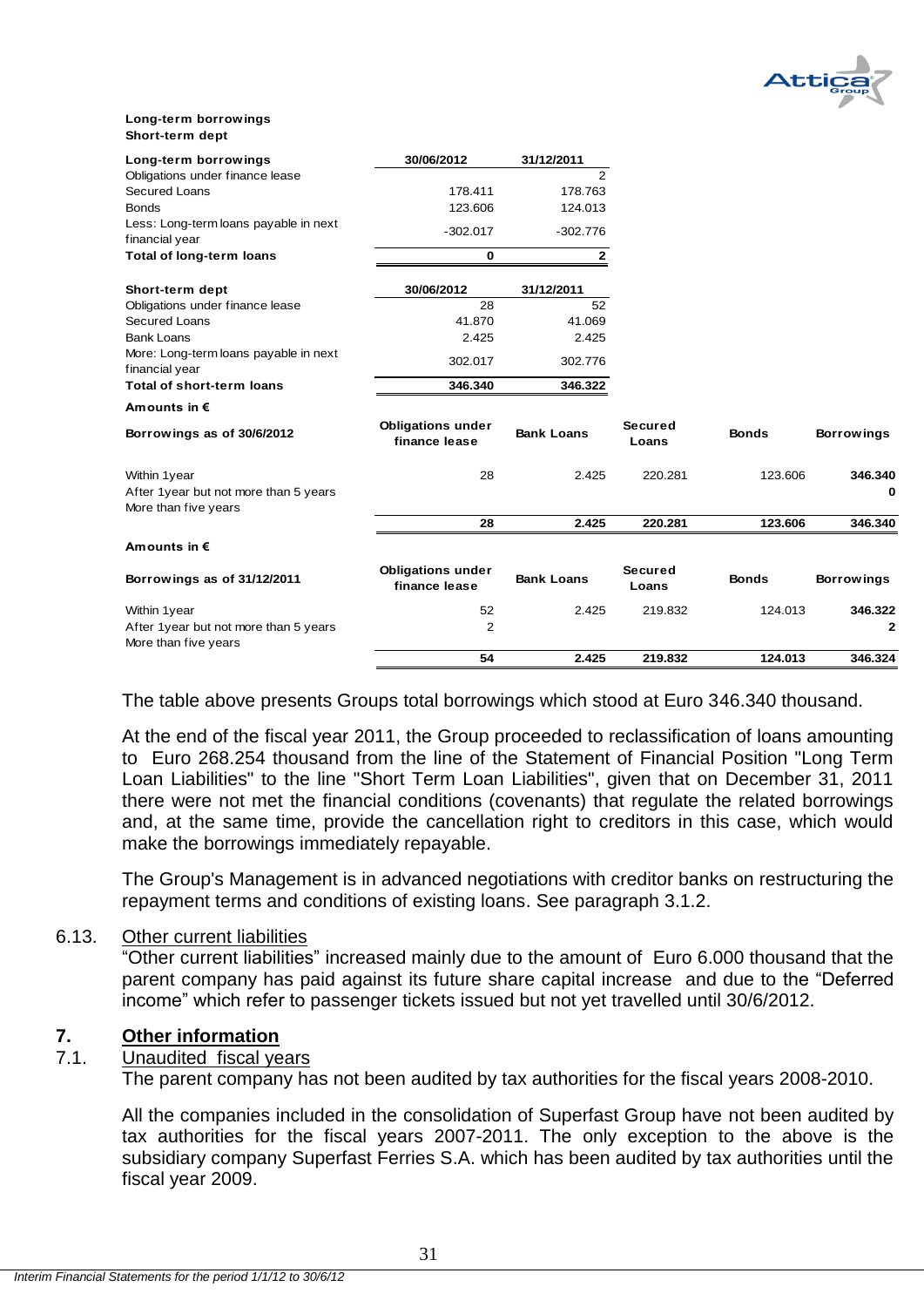

All the companies included in the consolidation of Blue Star Group have not been audited by tax authorities for the fiscal years 2008-2011. The only exception to the above is the subsidiary company Blue Star Ferries S.A. which has not been audited by tax authorities for the fiscal years 2008-2010.

The subsidiary company Attica Premium S.A. has not been audited by tax authorities for the fiscal years 2006-2010.

For the fiscal year 2011, the parent company and the 100% subsidiaries Attica Ferries Maritime S.A., Blue star Ferries Maritime S.A. and Attica Premium S.A. being subject statutorily audited by a Certified Auditor or audit firm in accordance with par.5, article 82, L.2238/1994. Upon completion of the tax audit, the Certified Auditor issued a Tax Compliance Certificate without arising differences. In order to consider that the fiscal year was inspected by the tax authorities, must be applied as specified in paragraph 1a of Article 6 of POL 1159/2011.

The subsidiaries of ATTICA HOLDINGS S.A. have already made a tax provision of Euro 143 thousand for the unaudited fiscal years. The parent company has made a tax provision of Euro 20 thousand. For the subsidiaries registered outside the European Union, which do have an establishment in Greece, there is no obligation for taxation audit.

## <span id="page-32-0"></span>7.2. Finance and operating leases

The finance leases that have been recognized in the income statement of the period 1/1 - 30/06/2012, amount Euro 92 thousand.

The operating leases that have been recognized in the income statement of the period 1/1 - 30/06/2012, amount Euro 582 thousand.

## <span id="page-32-1"></span>7.3. Provisions

The Group has made a provision amounting Euro 1.094 thousand which concerns claim for compensation from crew.

### <span id="page-32-2"></span>7.4. Contingent assets and liabilities

### a) Granted guarantees

The following letters of guarantee have been provided to secure liabilities of the Group and the Company and were in force on 30<sup>th</sup> June, 2012:

|                                                    | <b>GROUP</b><br>30/06/2012 | <b>COMPANY</b><br>30/06/2012 |
|----------------------------------------------------|----------------------------|------------------------------|
| Granted guarantees<br>Guarantees for the repayment | 1.180                      |                              |
| of bank accounts                                   | 340.793                    |                              |
| Daewoo Shipbuilding guarantees                     | 42.891                     |                              |

### b) Undertakings

On 30<sup>th</sup> June, 2012 the Group and the Company have the following liabilities which derive from the operating lease agreements and are payable as follows: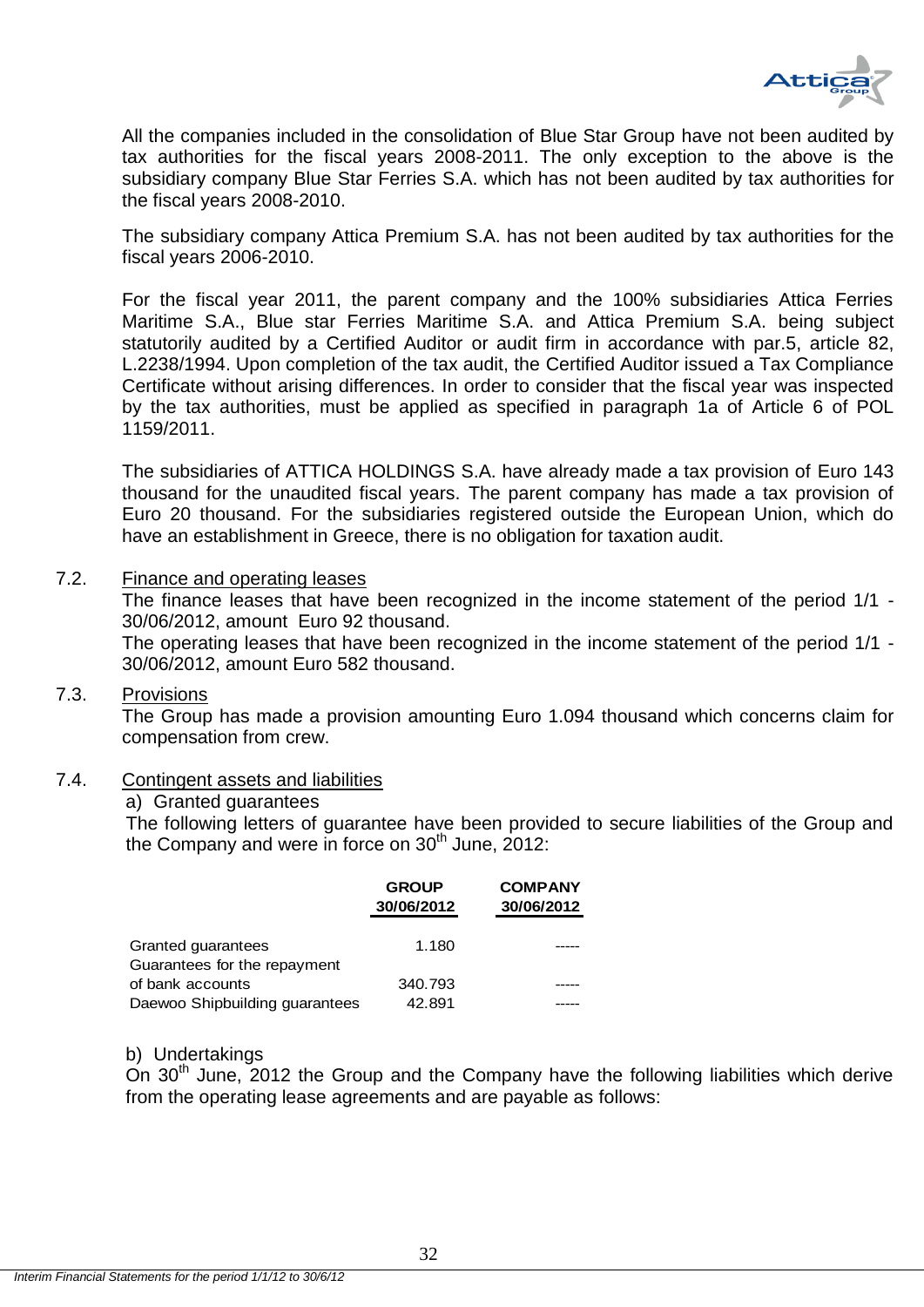

|                      | <b>GROUP</b> | <b>COMPANY</b> |
|----------------------|--------------|----------------|
|                      | 30/06/2012   | 30/06/2012     |
| Within 1 year        | 988          | 192            |
| Between 2 to 5 years | 3.951        | 767            |
| Over 5 years         | 3.951        | 767            |
|                      | 8.890        | 1.726          |

### c) Financial lease commitments

On  $30<sup>th</sup>$  June, 2012 the Group and the Company have the following liabilities which derive from the operating lease commitments and are payable as follows:

|                      | <b>GROUP</b> | <b>COMPANY</b> |  |  |
|----------------------|--------------|----------------|--|--|
|                      | 30/06/2012   | 30/06/2012     |  |  |
| Within 1 year        | 28           | 183            |  |  |
| Between 2 to 5 years |              | 28             |  |  |
| Over 5 years         |              |                |  |  |
|                      | 28           | 211            |  |  |

#### <span id="page-33-0"></span>**8. Significant events**

a) On 21.02.2012 Marfin Investment Group has paid to the parent company the amount of Euro 6.000 thousand against the share capital increase.

b) Attica's management is in discussions with the Group's lending banks with a view to a restructuring of the Group's loan facilities (notes 3.1.2 the interim financial statements).

c) On 12.06.2012 the Company announced the delivery of the new-built Ro-Pax vessel Blue Star Patmos.

## <span id="page-33-1"></span>**9. Events after the Balance Sheet date**

Blue Star Patmos began its deployment as of 10.07.2012 on the route Piraeus-Chios-Mytilini.

Athens, 28 August, 2012

| THE PRESIDENT | THE MANAGING            | THE DIRECTOR            | THE FINANCIAL    |
|---------------|-------------------------|-------------------------|------------------|
| OF THE B.O.D. | <b>DIRECTOR</b>         |                         | <b>DIRECTOR</b>  |
|               |                         |                         |                  |
|               |                         |                         |                  |
| PETROS VETTAS | <b>SPIROS PASCHALIS</b> | <b>MICHAEL SAKELLIS</b> | NIKOLAOS TAPIRIS |
|               |                         |                         |                  |